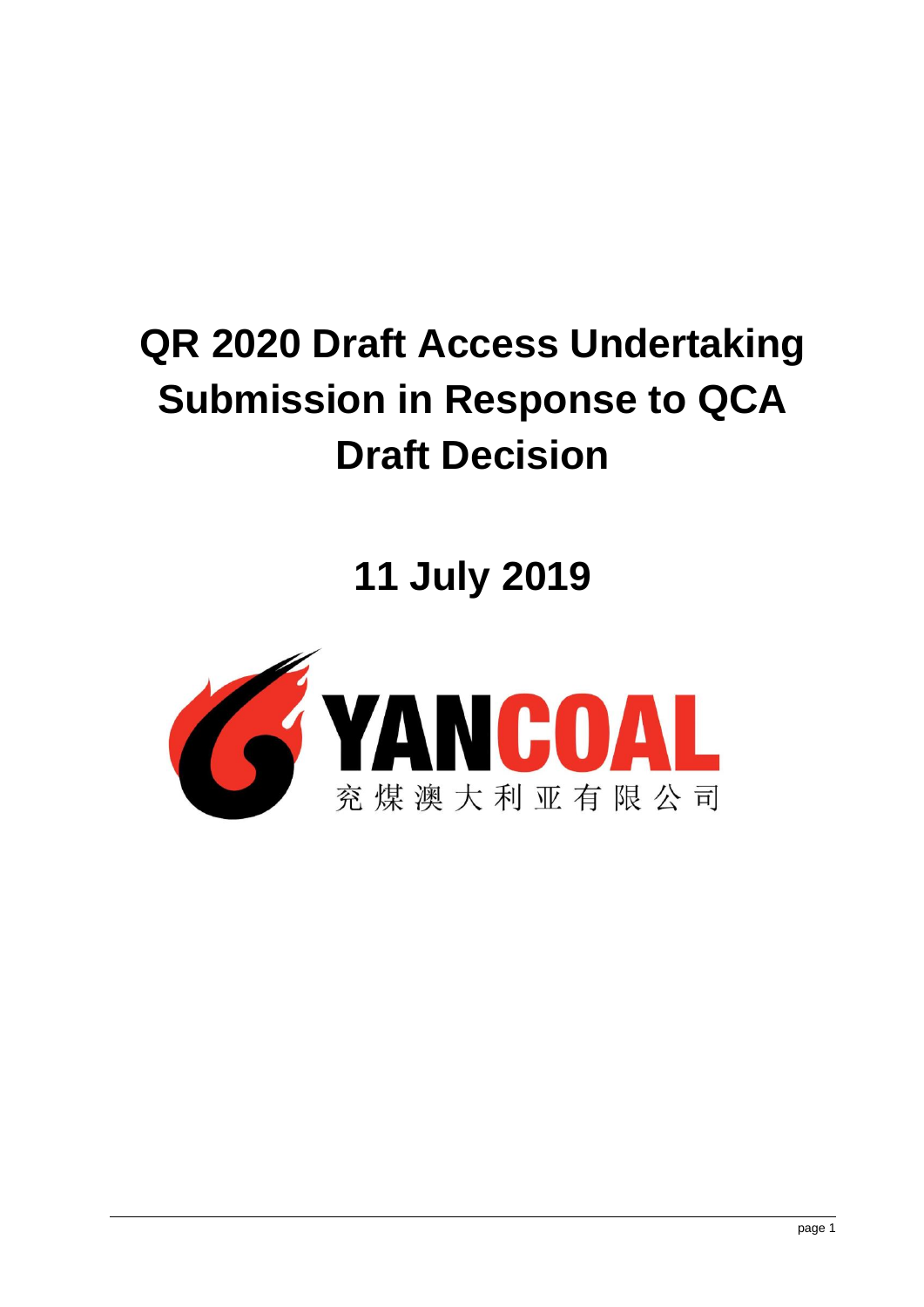# **1 Introduction**

This submission is made on behalf of Yancoal Australia Limited (**Yancoal**), in its capacity as operator of the Cameby Downs mine, located on Queensland Rail's (**QR**), West Moreton rail network.

It responds to the Queensland Competition Authority (**QCA**) April 2019 Draft Decision (**Draft Decision**) on the draft access undertaking submitted by QR (the **2020 DAU**), but also refers to Yancoal's prior submissions of 17 October 2018 (1<sup>st</sup> Yancoal Submission) and 16 November 2018 (**2 nd Yancoal Submission**).

Yancoal generally supports the Draft Decision, including the conclusion that it is not appropriate to approve the 2020 DAU in accordance with section 138 of the *Queensland Competition Authority Act 1997* (Qld).

This submission is principally concerned with the West Moreton reference tariffs. Yancoal considers that the Draft Decision goes some way to correcting issues with QR's proposals in relation to those tariffs, but considers that some further changes that would lead to an additional reduction in the West Moreton tariff are warranted. In particular, Yancoal considers:

- (a) the weighted average cost of capital proposed in the Draft Decision remains too high due to adopting a higher asset beta and market risk premium and weaker credit rating than is warranted; and
- (b) the cost allowances should be reduced further to reflect the QCA's 87 path volume forecast rather than QR's 9.1 mtpa volume forecast which the QCA's consultant analysed the cost allowances on the basis of.

At a time where there is some volume uncertainty, it is more critical than ever that West Moreton coal tariffs are not set at an artificially high level, when that risks deterring efficient increases in coal production and incentivising inefficient capital investment.

The submission also provides commentary on each of the matters raised in the Draft Decision regarding the terms of the Access Undertaking and Standard Access Agreement. In that regard, Yancoal notes for completeness that on 9 July 2019 it received proposed drafting amendments from QR in relation to Standard Access Agreement matters and an indication that QR would shortly be providing further proposals on non-Standard Access Agreement matters. Yancoal welcomes QR's proposed consultation and will address all such proposals in the period for collaborative submissions.

# **2 Reference tariff approach**

# **2.1 Tariff structure and approach**

Subject to its comments on the 'low-volume' scenario, Yancoal supports the Draft Decision to retain the same general structure of the West Moreton reference tariff, including:

- (a) a price cap based on a building blocks derived total revenue requirement;
- (b) a common network regulatory asset base for the entirety of the West Moreton system, which is then allocated between coal and non-coal services for the purposes of the building blocks model;
- (c) the price being expressed as a two-part reference tariff, with train path and gtk components (effectively incorporating a distance taper);
- (d) a 100 per cent take or pay position; and
- (e) the annual ceiling revenue limit.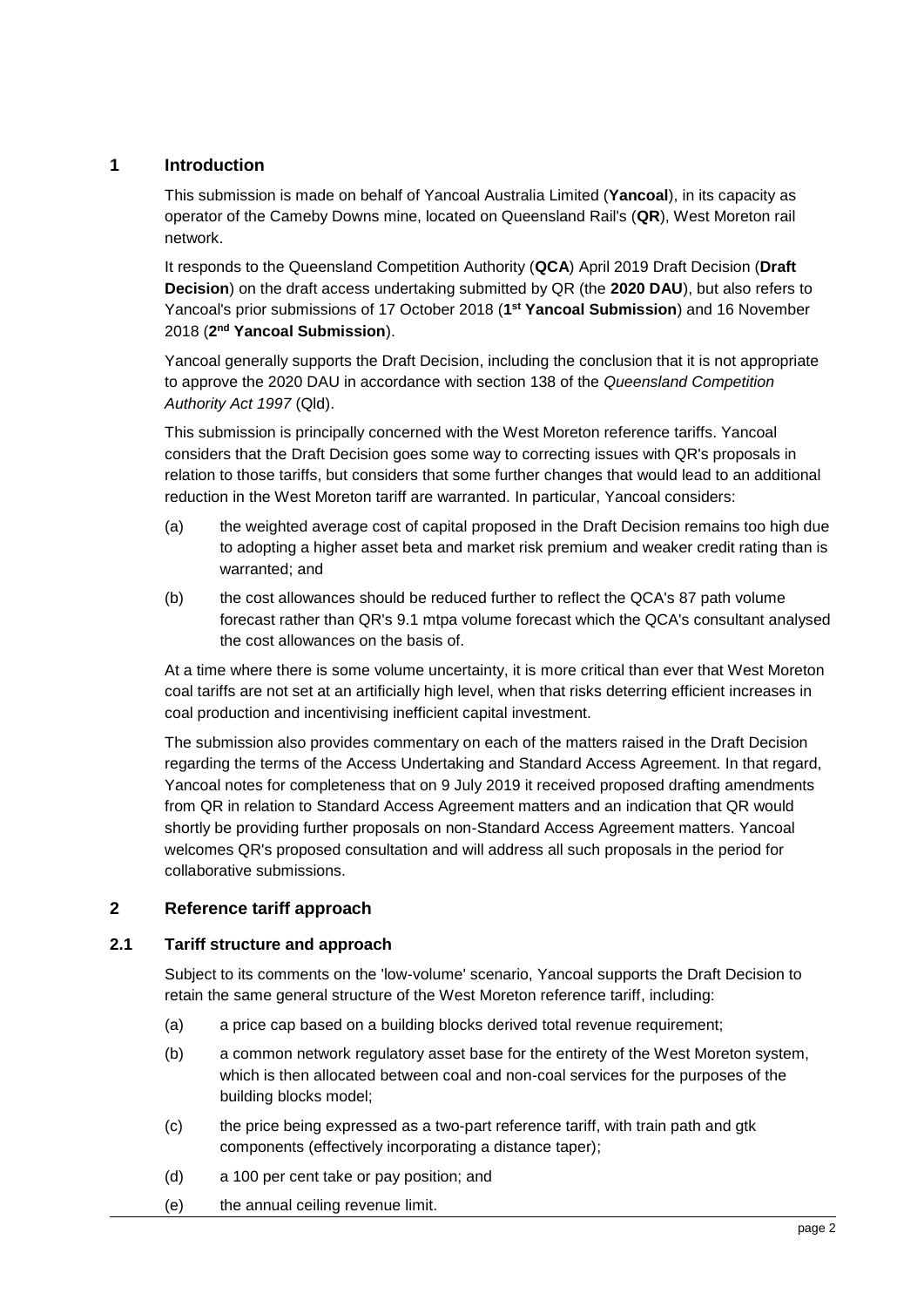Yancoal also continues to support the Metropolitan reference tariff being based on the proxy approach of escalating 2016 tariffs via CPI.

Yancoal's comments on the specific issues it considers particularly important or contentious are set out below.

#### **2.2 Volume forecasts**

While the summary table (page 6 Draft Decision) appears to suggest the reference tariffs were calculated on the basis of QR's 'high volume' forecast of 9.1 mtpa, Yancoal assumes that, consistent with the later discussion about coal path constraints (page 7 and 46 Draft Decision) the tariffs have actually been derived based on a volume forecast of 87 paths – reflecting the constraints previously found to exist on contracting paths for coal services.

While Yancoal acknowledges there is continuing uncertainty around future West Moreton network coal volumes, it considers that based on current information calculating tariffs on the basis of 87 paths is an appropriate position to take.

As discussed in section [2.3](#page-2-0) below, there is no certainty that all formal and/or informal constraints against contracting over 87 coal paths have been removed, and the enduring 'hang-over' impacts of the previous constraints are part of the reason higher volumes do not currently exist. It is therefore clearly not appropriate to force the West Moreton coal producers to underwrite 97 paths of capacity.

In relation to whether the forecast should be lower, Yancoal notes that, since the Draft Decision, Yancoal has received approval for an environment amendment to increase its ROM coal production to 3.5 mtpa (approximately 2.8 mtpa of product coal to be railed) and understands that New Hope has received environmental approvals for its 7.5 mtpa New Acland Stage 3 Project. Those developments enhance the prospects of higher volumes than are currently being experienced eventuating during the 2020 DAU term.

The extent of the New Acland Stage 3 Project volume which exists at the commencement of the 2020 DAU term is highly likely to be dependent on whether the mining leases New Hope are seeking for that project are granted in the near term. Accordingly, Yancoal's suggestion is that the tariffs continue to be developed based on a 87 coal path forecast. If it becomes evident at the time of the final decision that the actual tonnage during the term of the 2020 DAU is likely to be significantly lower, the tariff structure could either be amended to deal with that scenario (with Yancoal's submissions on the issue of 'low-volume' scenario tariffs set out in section [5](#page-11-0) below) or the undertaking could include a process for consideration of a variation to the tariff if volume has not reached a certain level within a specified period of the 2020 DAU term commencing.

# <span id="page-2-0"></span>**2.3 Allocation to coal**

Yancoal strongly supports the Draft Decision approach of allocating to coal services the proportion of network costs reflecting 87 paths, at least until a higher volume of paths are contracted for long term coal services.

It is only at that point that it will become clear whether there are formal or informal constraints imposed by QR, the Department of Transport and Main Roads or through required Ministerial approvals for QR's entry into major access agreements.

As expressed in earlier submissions, and as noted in the Draft Decision, QR's nearly exclusive focus on whether the constraints exist at the current point in time, also ignores the enduring impact on current contracted volumes that the previous bar on further coal paths has caused and the uncertainties that appear to exist about whether such a constraint will be (re)imposed in the future.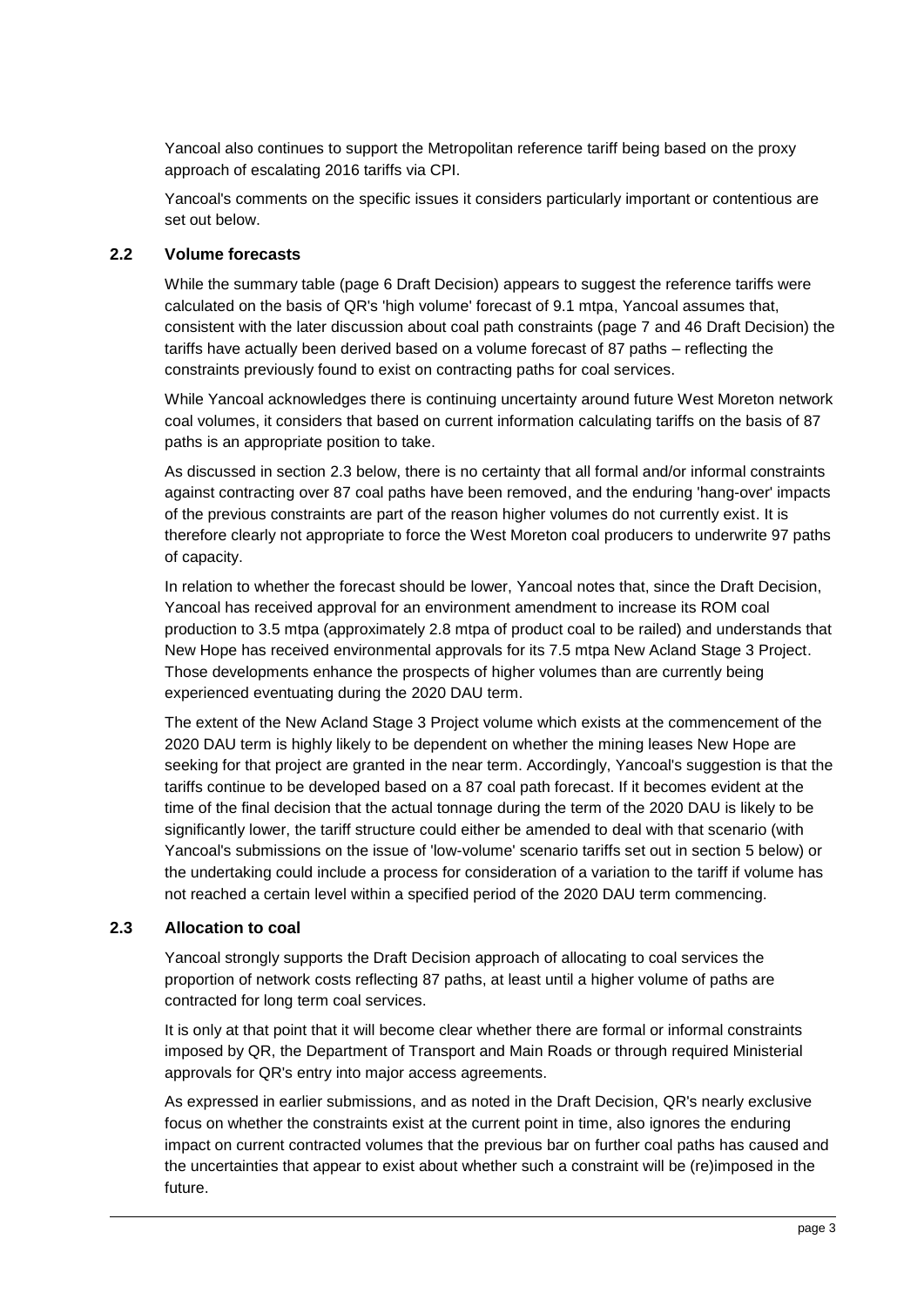In addition, as the Draft Decision notes, the existing 87 path approach already involves allocating to coal services a higher proportion of infrastructure costs than the proportion of capacity currently utilised by coal services. In that regard, Yancoal notes the network (or even those 87 paths) are not reserved for coal services and the network was not originally constructed, designed or optimised for coal services.

For all the reasons set out above and in the Draft Decision, it would be inappropriate to increase the proportion of infrastructure costs allocated to West Moreton coal services beyond the 87 path basis proposed in the Draft Decision.

# **2.4 Two-part tariffs and the distance taper**

Yancoal strongly supports the continuation of the two part tariff and, as an inherent part of that, the 'distance taper'.

As the Draft Decision recognises, the distance taper fosters development along the West Moreton line by way of half of the revenue being recovered on a per path basis. Given the uncertainties which exist in relation to the timing and volumes from the closer mine (New Acland) it is more important than ever to continue to incentivise and facilitate investment in development or expansion of mines further west.

Yancoal particularly notes that increasing the allocation of the costs of the QR West Moreton service to more distant mines relative to other users of that service (through, for example, removal of the distance taper), would directly adversely impact on the economics of proceeding with the Cameby Downs expansion. However, the issue is wider than just the impact on a future expansion of Cameby Downs, but the impact on any potential for a restart of Wilkie Creek and the future potential development of the numerous undeveloped coal deposits in the Clarence-Moreton and Surat Basins, west of Dalby.

Yancoal also notes that the principle of a distance taper has long been accepted as appropriate in respect of the central Queensland coal region network as well as the QR network.

As the Draft Decision recognises, while that may not result in perfect cost reflectivity, it is appropriate due to the need to balance other issues like encouraging economic development in more western regions and addressing the opportunity costs that would otherwise exist for QR of contracting shorter paths.

# <span id="page-3-0"></span>**2.5 Additional path pricing and endorsed variation event**

The Draft Decision suggests setting 5% higher prices for additional paths as an alternative mechanism to the existing endorsed variation event which is triggered by additional volumes being contracted.

Yancoal strongly considers that is not appropriate. In an environment where QR is concerned about lower volumes, it is critical that the incremental price for additional paths not be increased. It is important not to provide any disincentive for existing producers railing additional volume when coal market opportunities exist – the tariff structure should, if anything, incentivise such additional volume. Yancoal is concerned that any premium that is sufficiently large so as to theoretically provide meaningful assistance in QR recovering revenue, will actually be so high as to be a counterproductive disincentive, and is more likely to reduce total volumes further.

Yancoal also considers it particularly unreasonable in terms of the premiums impact on Cameby Downs. The premium on additional paths effectively punishes Cameby Downs for not contracting 100% of its volume on a 100% take or pay basis where contracting long term take or pay paths at this point means assuming risks that future tariffs for that additional volume will be based on a 'low volume scenario' tariff (due to the uncertainty about New Acland Stage 3 Project). Given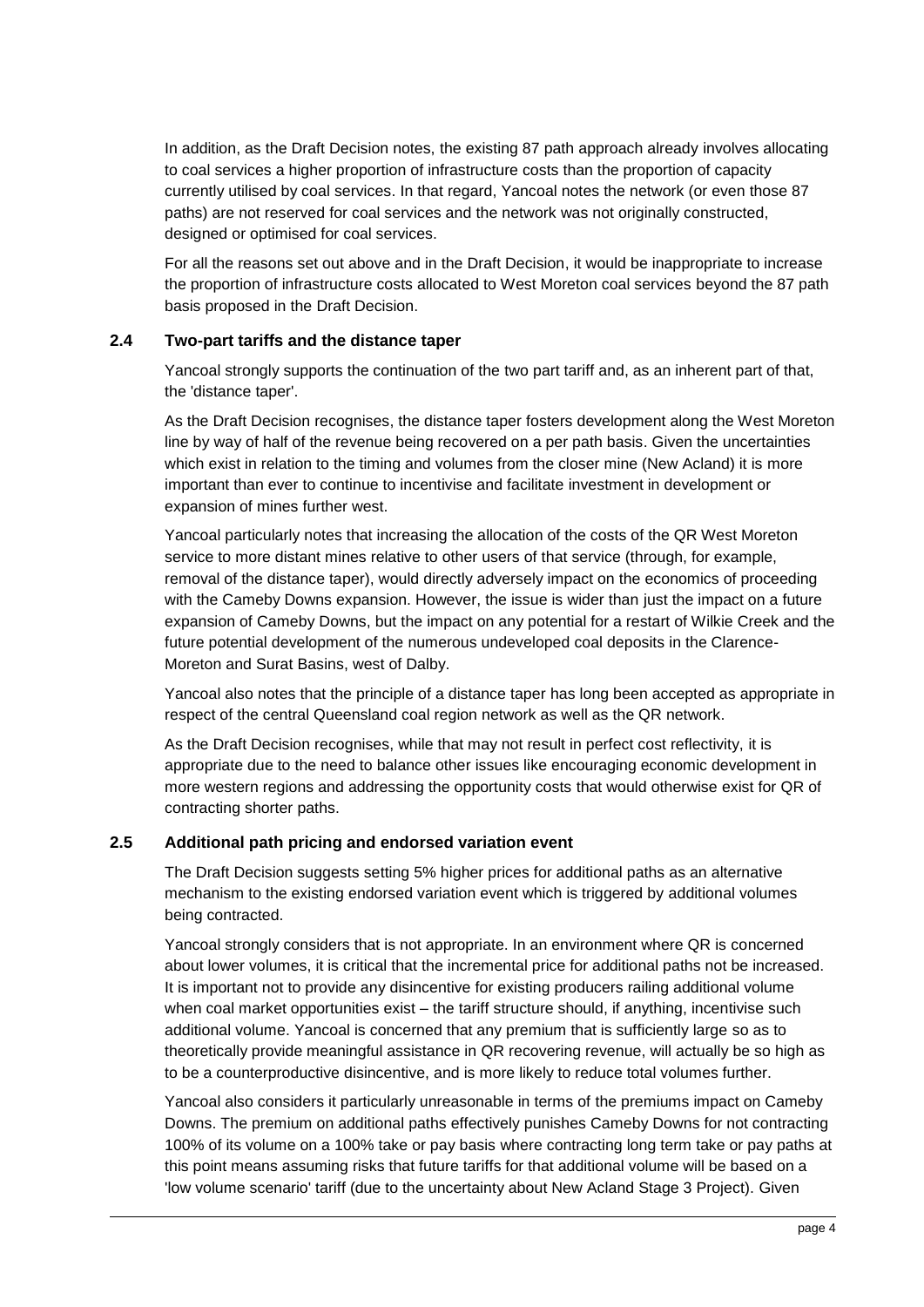those risks, Yancoal considers that a premium of the type proposed being imposed on additional paths is also unlikely to result in additional volume being contracted.

It follows from the reasoning above that Yancoal also considers that the endorsed variation event should be retained. In addition, Yancoal considers its retention is appropriate because a full scale New Acland Stage 3 Project (of up to 7.5 mtpa based on the approvals New Hope are seeking) and incrementally expanded Cameby Downs (of up to 2.8 mtpa based on the approvals Yancoal has) would result in higher volumes than the assumed volume forecasts. In addition, while it has not been demonstrated, QR is claiming that access would be granted above the previous 87 coal paths constraints.

Accordingly, to the extent that there is long term contracting above the assumed volume forecast of 87 coal paths, it is appropriate for there to continue to be a mechanism to recalculate the applicable tariffs.

#### **2.6 Variations from reference tariffs based on cost or risk**

Yancoal strongly supports the Draft Decision that it is not appropriate to provide QR with an ability to impose varied access charges to reflect QR's assessment of differences in cost or risk.

Yancoal is concerned that QR's proposal may open up the potential for QR to seek to impose additional charges on Cameby Downs or New Acland based on a perceived additional risk– and it is clearly not appropriate that such changes could potentially be used to seek to justify different charges for services to those existing mines.

In addition, it undermines the very certainty of appropriate and reasonable pricing that the reference tariffs seek to provide.

Tariffs should only be varied from the reference tariffs where those are negotiated (which would presumably only occur where a user is receiving some benefit or terms in return for any higher price). Unilaterally imposed variations have significant potential to give rise to monopoly pricing of the very sort that regulated pricing seeks to prevent.

# **2.7 Other pricing matters**

In relation to the 'other tariff matters' referred to in Part 2 of the Draft Decision:

- (a) **Capital expenditure reviews**: Yancoal considers an annual capital expenditure review process (as QR itself proposed) would remain more appropriate. While Yancoal appreciates the QCA's view that a single five-year review might slightly reduce regulatory costs, given the potential volume uncertainty, and the questions that have been identified in relation to the prudency and efficiency of capital and operating costs and potential trade-offs being capital investment and maintenance expenditure in the Systra Scott Lister review, more (not less) timely insight and assessment of the prudency and efficient of capital expenditure decisions is appropriate.
- (b) **Requirements for QCA reasons in capital expenditure determination**: Yancoal supports the Draft Decision that it is not appropriate to be overly prescriptive about what needs to be set out in the QCA's decision. As the Draft Decision notes, the QCA already provides reasons, and it has not been demonstrated those existing reasons are in any way insufficient. Given the circumstances which exist in relation to the capital expenditure under review will vary with each assessment, it is appropriate for the QCA to retain flexibility in relation to the content of the reasons it provides.
- (c) **Capital expenditure prudency criteria**: Yancoal supports the Draft Decision that QR's proposed amendments to the criteria applied when assessing the prudency of capital expenditure should be rejected. Yancoal considers the factors listed in the existing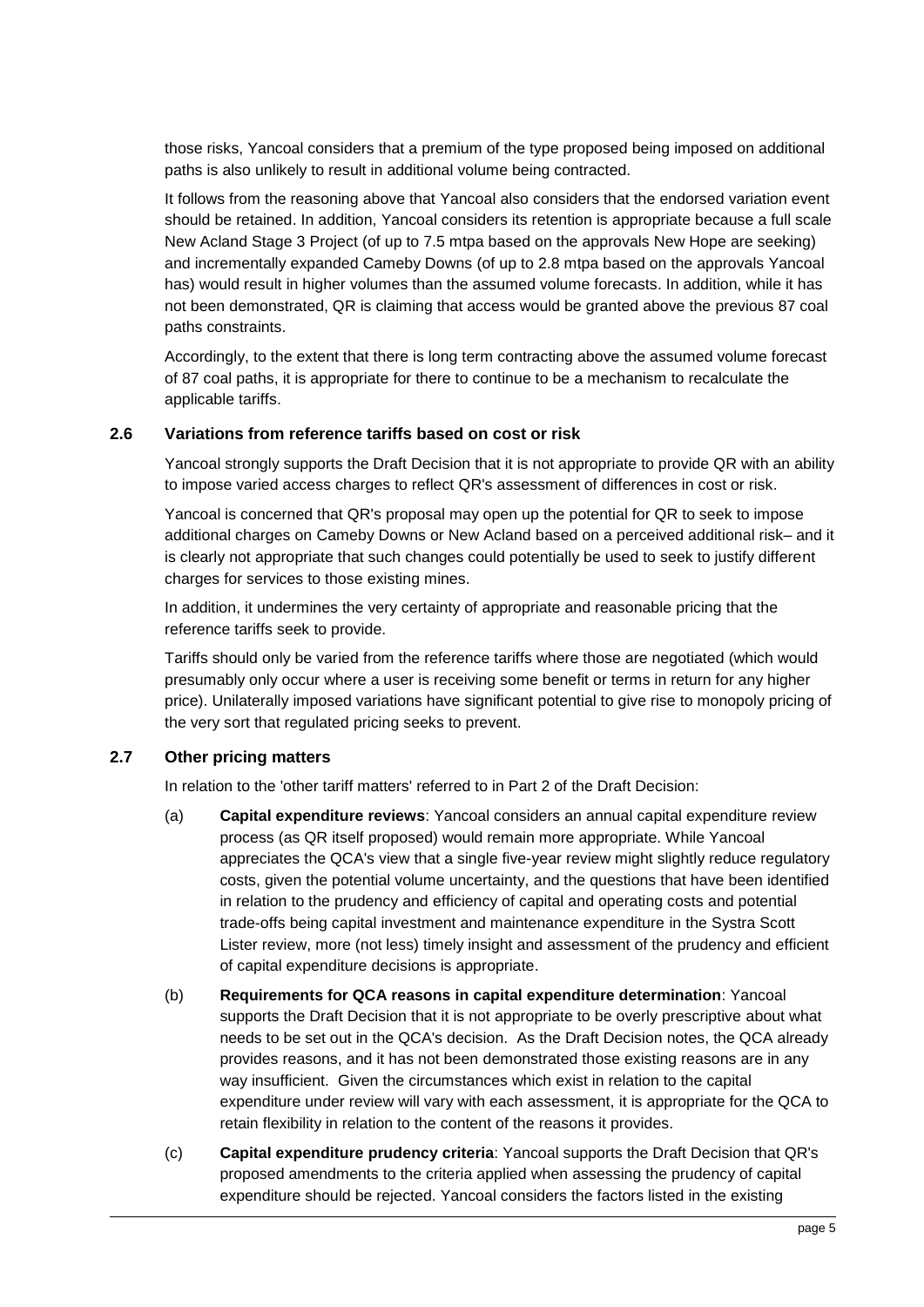access undertaking remain appropriate, and that QR's amendments (which QR evidently believes will lower the threshold for prudency) remain inappropriate, including through a mandatory requirement for the QCA to consider, without any qualification, all further information provided by QR.

- (d) **Carryover account**: Yancoal supports the Draft Decision's proposed amendments to the capital expenditure carryover account, which are consistent with the original intention of the carryover account.
- (e) **Adjustment charges approval process**: Yancoal prefers the position QR proposed, namely that (as is the case under the current access undertaking), the QCA approves adjustment charges. While Yancoal appreciates it is notionally a mechanical process, verification by users may not be as simple for users as the Draft Decision anticipates, and if it is truly mechanical then presumably there is limited costs involved in having the QCA approve the calculation.
- (f) **Adjustment Amount process**: Yancoal supports QR's proposal and the Draft Decision to remove the adjustment amount process provided the new undertaking is approved prior to the existing undertaking terminating. Yancoal agrees that in those circumstances it is redundant.

# <span id="page-5-0"></span>**3 Rate of Return and WACC**

Yancoal supports the conclusions in the Draft Decision that the weighted average cost of capital (**WACC**) proposed by QR is inappropriate, both due to the scope of regulatory and commercial risks that the return provided by the West Moreton reference tariff should reflect and due to issues in relation to QR's assessment of individual WACC parameters.

# **3.1 Scope of services/risk to be reflected in the WACC**

Yancoal strongly supports the Draft Decision recommendation that the WACC utilised to calculate the West Moreton reference tariff should be based on the risks relating to the provision of the West Moreton coal access service only – not other services provided by QR.

When the pricing principles in section 168A of the QCA Act refer to the price of access to a service generating expected revenue that includes a return on investment *'commensurate with the regulatory and commercial risks involved'*, they are clearly referring to the risks involved in providing the relevant service. As has been analysed in detail in the declaration review, it is evident that QR actually provides a number of distinct services, and the regulatory and commercial risks QR faces vary materially across its diverse network.

As the risks appear to be materially higher for other parts of the network, QR's approach erroneously results in proposing a return for the West Moreton service set at an in-efficiently high level – which would have detrimental flow-on consequences.

As the Draft Decision notes:

*A WACC that reflects an average of all disparate risks incentivises capital expenditure above an efficient level in West Moreton, where the allowed WACC is higher than the required WACC. … if a WACC for the entire Queensland Rail network is used, this would result in inefficient pricing … which would lead to inefficient use of the network.*

Such an outcome would clearly not be appropriate.

As the Draft Decision notes, a WACC commensurate with the commercial and regulatory risks of providing access for coal traffic on the West Moreton system is also consistent with the approach adopted by the QCA in setting reference tariffs in the current access undertaking.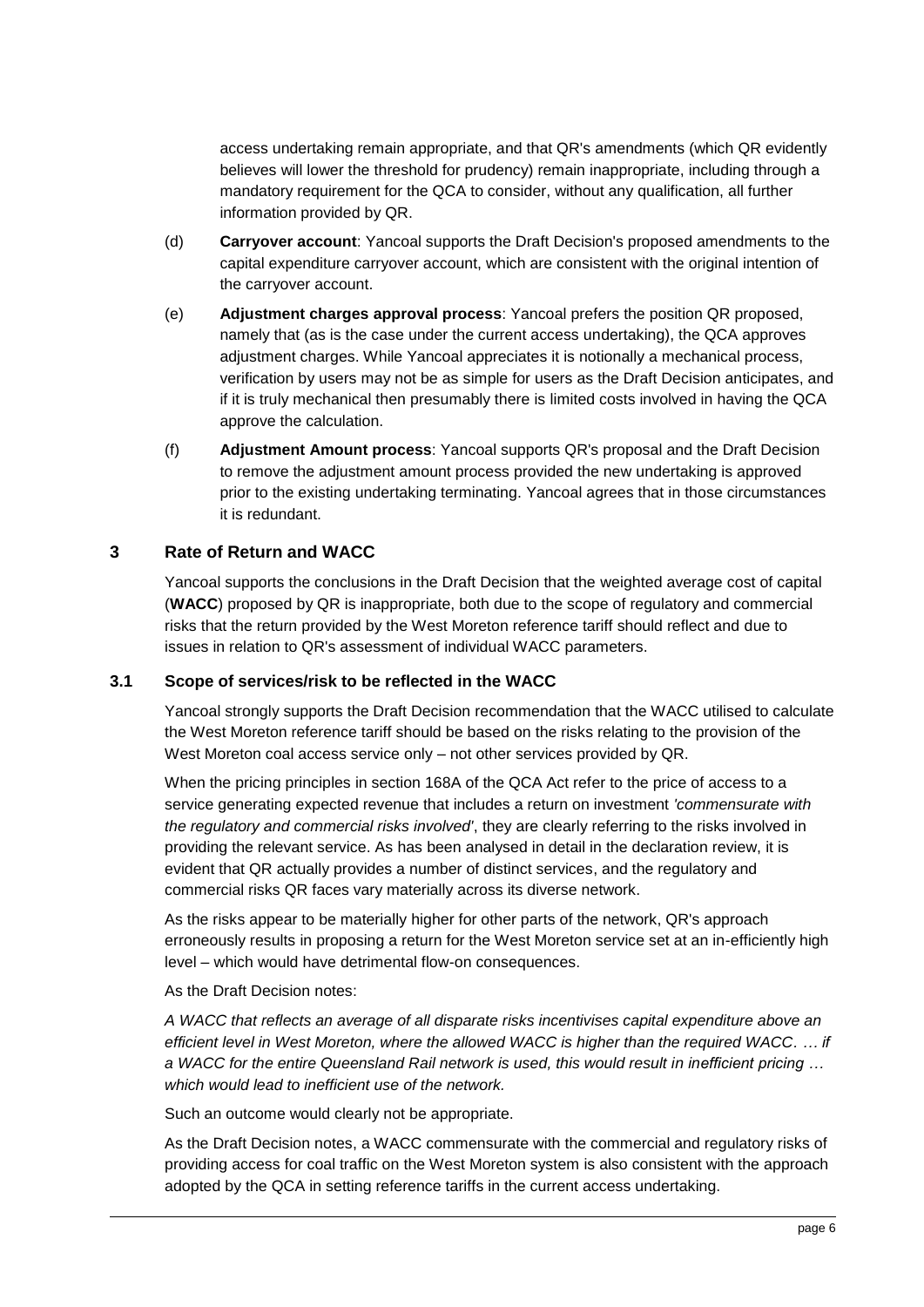It obviously follows from all of that analysis, that much of the Frontier Economics analysis on which QR's approach to the WACC relies, proceeds on a flawed basis and should be given little weight.

# **3.2 WACC Parameters – Asset Beta**

Yancoal supports the Draft Decision's conclusion based on the QCA's first principles analysis, and the expert report provided by Incenta Economic Consulting (**Incenta**), that the asset beta for West Moreton coal services is likely to be:

- (a) less than the asset beta for toll roads (which Incenta assesses as having an average asset beta of 0.51); but
- (b) greater than the asset beta of regulated energy and water businesses (which Incenta assesses as having an average asset beta of 0.38).

However, by proposing an asset beta of 0.5 the QCA is effectively suggesting the commercial and regulatory risks faced by QR in respect of West Moreton coal services are at the very top of that range. Yet Yancoal considers that something a few points lower would be more appropriate and commensurate with the risks QR actually faces.

In particular, consistent with the 1<sup>st</sup> Yancoal Submission, Yancoal continues to consider that the most relevant comparator is Australian coal supply chain businesses with similar customers with exposure to coal commodity prices and similar regulatory arrangements, such as Aurizon Network (in respect of its central Queensland coal region network) and ARTC (in respect of its Hunter Valley rail network). The past assessments of those coal rail access providers is helpful in determining where, within the range identified by Incenta, the appropriate estimate lies.

In that regard, the QCA has determined for the purposes of UT5 an asset beta for Aurizon Network of 0.42. The ACCC proposed an asset beta of 0.45 for ARTC in respect of its Hunter Valley rail network

While Yancoal accepts that there may be differences in respect of the West Moreton service (such as greater volume risks arising from exposure to thermal coal instead of principally metallurgical coal, and a smaller number of customers), it is important those differences are not overstated.

As the graph from Incenta's report below demonstrates, the volumes from Cameby Downs and New Acland have remained relatively stable despite volatility in thermal coal prices. As the Draft Decision notes, both have demonstrated an ability to continue operating through tariffs and thermal coal prices that Wilkie Creek could not. ARTC's service is also principally provided in relation to thermal coal.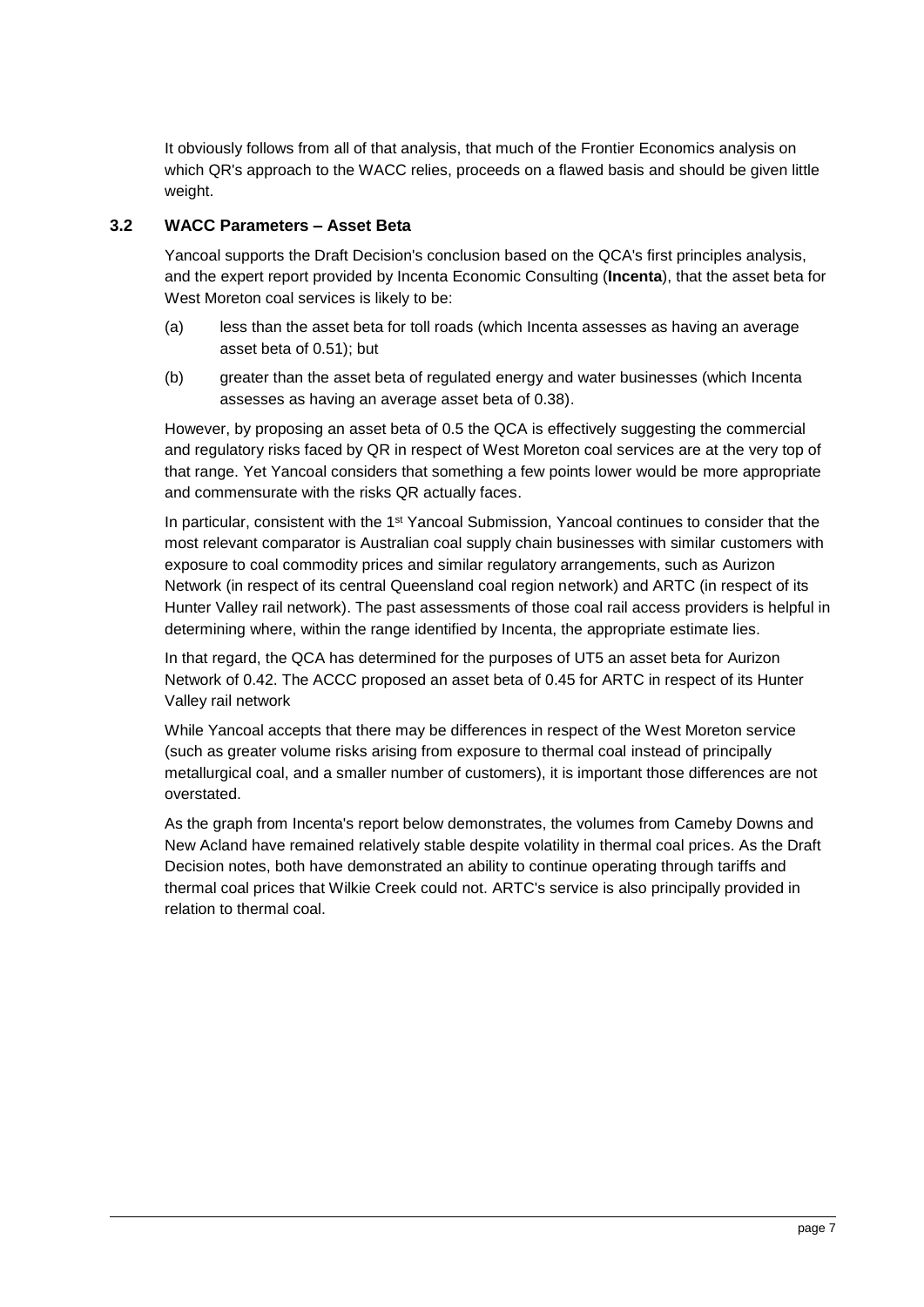



In addition, Yancoal disputes the Draft Decision's assessment that the regulatory settings in respect of the central Queensland coal network and Hunter Valley coal networks are significantly stronger in terms of protecting the infrastructure provider from risks than the regulatory settings that apply to QR.

In particular:

- (a) West Moreton services involve 100% take or pay (higher than both other coal networks) which, as the Draft Decision notes, largely mitigate the short-term volume risk associated with a price cap, with relinquishment fees payable for any surrender of train service entitlements;
- (b) the proportion of the costs of the multi-use network which are allocated to coal services is effectively underwriting more volume than is currently being utilised for coal services;
- (c) the standard access agreement provides for security requirements;
- (d) the longer term volume risk is effectively mitigated given the way the price cap is calculated by reference to forecast volumes – such that the closure of Wilkie Creek resulted in Yancoal and New Hope paying more, not QR being exposed to volume risk;
- (e) when the volume risk has, due to regulatory approvals for a new customer development being delayed, reached a point where altering the forecast volumes does not provide a complete solution, the QCA is willing to propose loss capitalisation and tariff premiums as mechanisms for mitigating the risks of under-recoveries rather than pursuing optimisation; and
- (f) numerous other mechanisms noted in the Draft Decision including the right to submit drafting amending access undertakings, express limits on the circumstances where asset optimisation can be applied and expansion funding arrangements.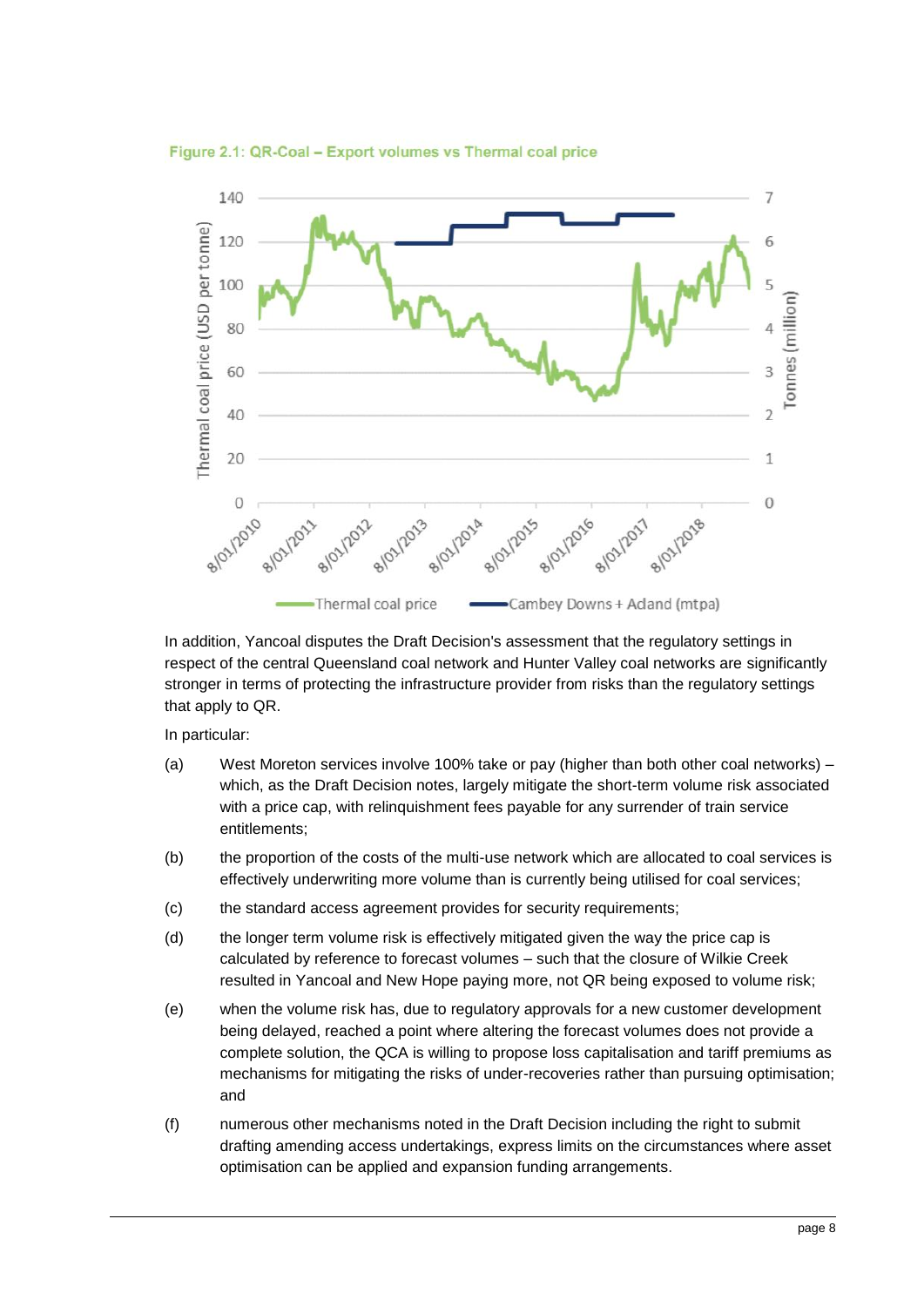Further, an asset beta of 0.5 relative to Incenta's estimate of the average toll-road asset beta of 0.51, suggests commercial and regulatory risks that are nearly equivalent to those of toll roads. However, toll roads typically involve far more significant volume risks as shown in the comparison below:

| <b>QR West Moreton / Metropolitan coal</b><br>services                                                                                                      | <b>Toll road services</b>                                                                        |
|-------------------------------------------------------------------------------------------------------------------------------------------------------------|--------------------------------------------------------------------------------------------------|
| Monopoly position derived from:                                                                                                                             | Users can switch to utilising other roads                                                        |
| freight advantages for transportation of bulk<br>commodities over significant distances; and                                                                |                                                                                                  |
| conditions of QBH terminal lease requiring<br>delivery of coal by road                                                                                      |                                                                                                  |
| Long term take or pay contracts                                                                                                                             | No advance contracting. Users only pay for<br>utilisation                                        |
| Ceasing utilisation triggers significant costs –<br>high sunk capital costs stranded,<br>relinguishment fees, take or pay on haulage<br>and port agreements | Ceasing utilisation does not result in any<br>liability tail of that nature. No switching costs. |

With that in mind, Yancoal considers that such a close alignment between the proposed asset beta and that of toll-roads is evidently not appropriate.

Consequently, Yancoal considers the appropriate asset beta for QR's West Moreton service should be marginally above the ARTC level – but less than the QCA's proposed 0.5.

#### **3.3 WACC Parameters – Capital Structure and Credit Rating**

Yancoal agrees with the Draft Decision assessment that the capital structure of a 28% gearing level as suggested by QR and Frontier Economics is inappropriate.

It follows from Yancoal's analysis above that Yancoal acknowledges that QR has a slightly higher risk profile than Aurizon Network, such that it should have a lower estimated gearing than the 55% the QCA has adopted for Aurizon Network.

Yancoal is willing to accept the analysis of the QCA and Incenta suggesting 40% represents an appropriate level of gearing.

Yancoal does, however, find it anomalous the QCA is proposing a credit rating that is weaker than QR is proposing for itself, and suggests that the credit rating of BBB+ QR itself proposed would be a more appropriate estimate.

# **3.4 WACC Parameters – Risk free rate**

Yancoal is willing to support the change to measuring risk free rate on the basis of 10 year Commonwealth government bond rates (consistent with the QCA's approach in respect of UT5), subject to consideration of the MRP resulting in a corresponding reduction on that basis.

Yancoal would be willing to support a longer averaging period (as the QCA has indicated it would be open to) with a view of reducing volatility of tariff outcomes. It remains important that the averaging period is from a future period prior to the final decision such that the period selected cannot be subject to upward bias.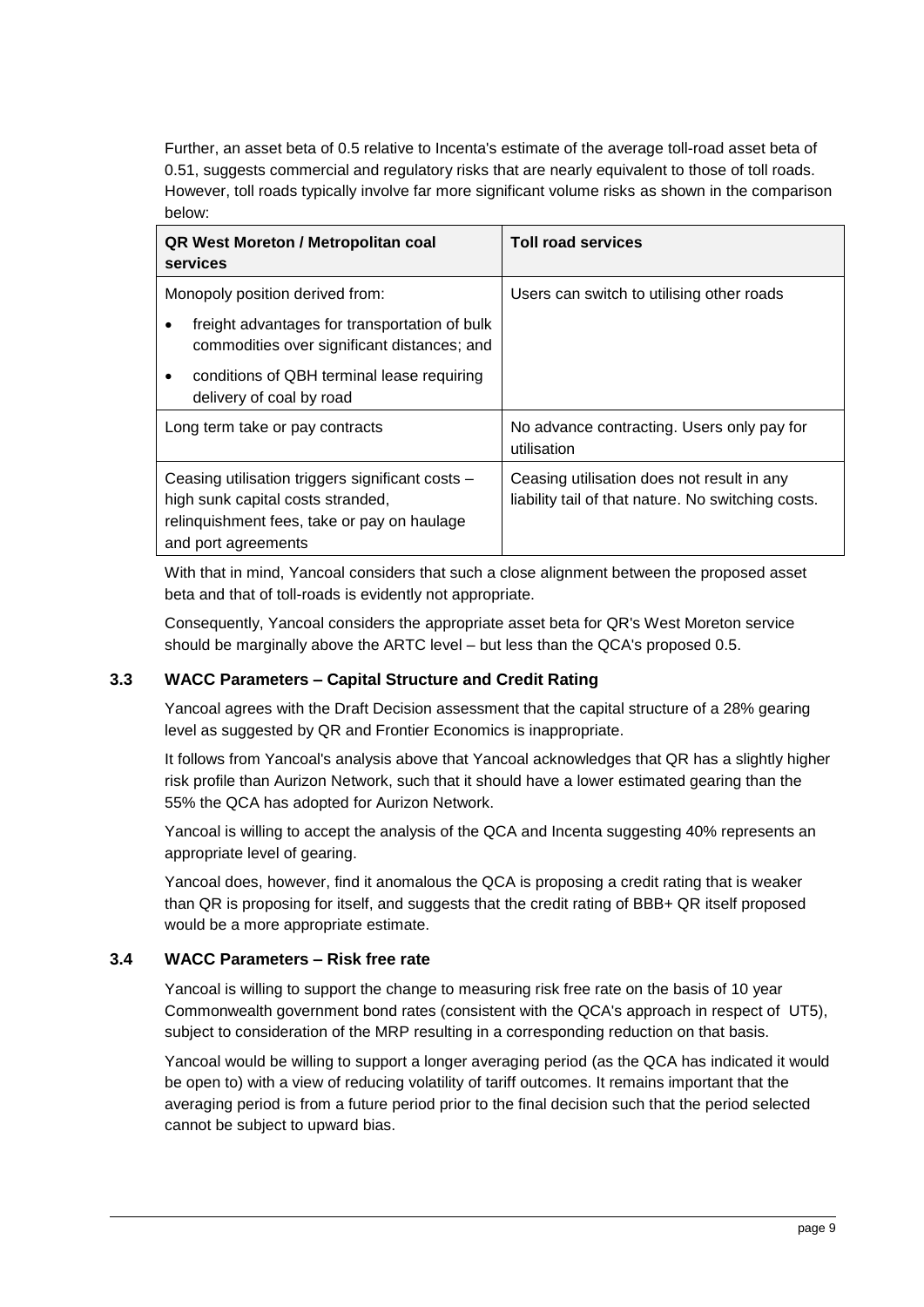# **3.5 WACC Parameters – Debt risk premium**

Yancoal supports the QCA methodology for determining the debt risk premium, as described in the Draft Decision. As discussed above, Yancoal suggests that QR should have a higher estimated credit rating that proposed in the Draft Decision, and Yancoal anticipates that should reduce the debt risk premium.

It is acknowledged that the final decision debt risk premium will be different based on the outcomes during the averaging period closer to the final decision timing.

### **3.6 WACC Parameters – Market risk premium**

Yancoal considers that a market risk premium (**MRP**) of 6.0-6.1 would be more appropriate.

While Yancoal appreciates that the Draft Decision estimate of the appropriate MRP of 6.5% is consistent with recent QCA decisions, it considers that position is out of step with the estimates of other regulators, for what should be a generally applicable market parameter.

As Yancoal noted in the 1st Yancoal Submission, precedents from leading regulators are actually now more settled on a materially lower MRP than the QCA has previously adopted. In particular, the final AER Rate of Return instrument from December 2018 proposed a MRP of 6.1%, and the ACCC's decision in relation to ARTC's Interstate Rail Access Undertaking was 6.0%.

In addition, Yancoal considers it is a material increase to round the QCA's point estimate of 6.35% to 6.5% simply for the point of rounding to the nearest half per cent, when there is no reason to suspect that the QCA's estimate contained any downward bias.

Given other parameters are being altered from the position the QCA adopted for Aurizon Network, Yancoal considers the MRP should also be considered afresh in light of more recent regulatory estimates.

# **3.7 WACC Parameters - Gamma**

Yancoal is willing to support the QCA's conclusion on 0.484 gamma, appreciating that that outcome is consistent with the UT5 final decision, and merely reflects the application of the previously applied QCA methodology to reflect changes to the estimated distribution and utilisation rates based on more recent data.

# **4 Tariff Building Blocks**

The return on investment components of the building blocks methodology are discussed in section [3](#page-5-0) of this submission above, such that the submissions below concern the maintenance, operating and capital cost elements.

#### **4.1 Forecast maintenance costs**

As noted in the 1st Yancoal Submission, Yancoal has concerns that the maintenance allowance claimed by QR is inefficient given:

- (a) the high level of those maintenance costs; and
- (b) how little the maintenance costs were proposed to change between the 'high volume' and 'low volume' scenarios.

Yancoal notes the comments of the expert consultant engaged by the QCA (SYSTRA Scott Lister (**Systra**)) recommending it would be more efficient to reduce resurfacing and track lowering works, with part of QR's proposed budget for those works reallocated instead to rebuilding formations (to avoid the need for multiple resurfacing deployments to parts of the network).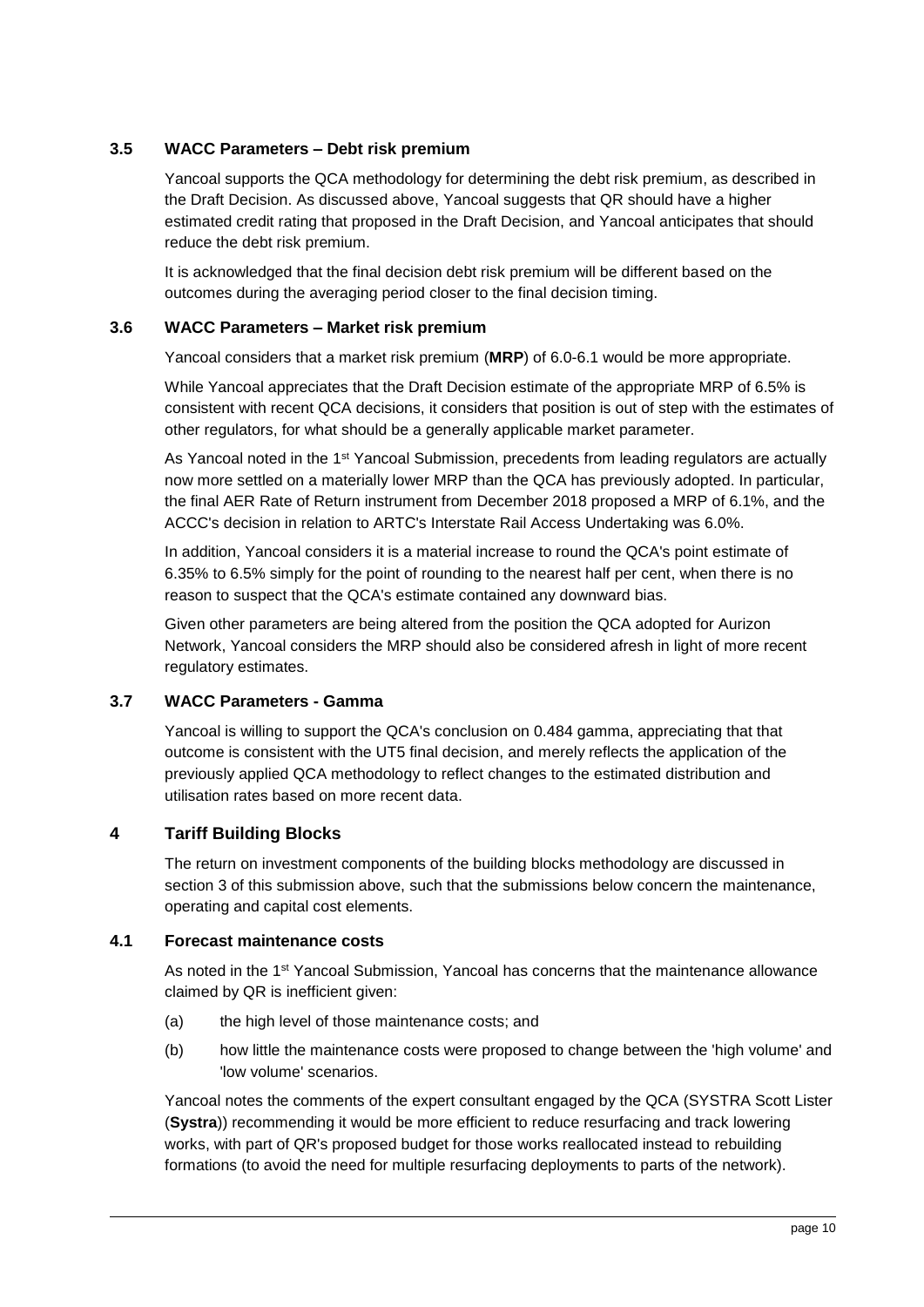In that regard, Yancoal is willing to support as an appropriate estimate the reduced maintenance allowance proposed by the QCA in the Draft Decision, taking into account the analysis of QCA's consultant Systra's comments – subject to that review being refreshed for the slightly lower volume forecast being relied on for the tariffs (of 87 paths rather than the 9.1 mtpa Systra's analysis assumed).

Yancoal also supports the methodology for the allocation of maintenance costs to coal described in the Draft Decision.

Finally, Yancoal notes Systra's recommendations that in a low-volume scenario maintenance and capital expenditure (including on bridges) may be able to be deferred through a strategic use of speed restrictions – and considers that should be taken into account in reducing the maintenance allowance that applies in calculating low-volume tariffs.

# **4.2 Forecast operating costs**

As noted in the 1st Yancoal Submission, Yancoal has clear concerns that the operating costs allowance claimed by QR is inefficient (again partly because of the level of those costs and because of how little they were said to vary between the high and low tonnage scenarios).

We note the comments in the Draft Decision that some aspects of QR's operating cost proposal are excessive, including on-costs.

Yancoal is willing to support as an appropriate estimate the reduced operating costs allowance proposed by the QCA in the Draft Decision, taking into account the analysis of QCA's consultant Systra's comments – subject to that review being refreshed for the slightly lower volume forecast being relied on for the tariffs (of 87 paths rather than the 9.1 mtpa Systra assumed).

Yancoal also supports the methodology for the allocation of operating costs to coal described in the Draft Decision.

Finally, Yancoal notes Systra's recommendations that in a low-volume scenario train control expenditure and administration and overhead costs should be further reduced.

#### **4.3 Opening asset base**

Yancoal supports the methodology for calculation of the opening asset base described in the Draft Decision, noting that the QCA's assessment of QR's current capital expenditure claim is ongoing.

#### **4.4 Forecast capital expenditure**

As noted in the 1st Yancoal Submission, Yancoal has clear concerns that the forecast capital expenditure is inefficient (again partly because of the level of those costs and because of how little they were said to vary between the high and low tonnage scenarios).

There is something highly anomalous about QR proposing continuing high levels of capital expenditure in the context of claiming there is uncertainty of volume and future utilisation of such assets. But for the regulatory arrangements that effectively provide QR with a high degree of confidence about obtaining a return on such investments, it is questionable whether the same extent of capital investment would be proposed.

In that regard, Yancoal notes the comments of Systra:

(a) recommending it would be more efficient to defer certain capital works (including bridge replacements and culvert replacement) and extend the operating life of existing assets, until certainty of Inland Rail and New Acland coal production is established; and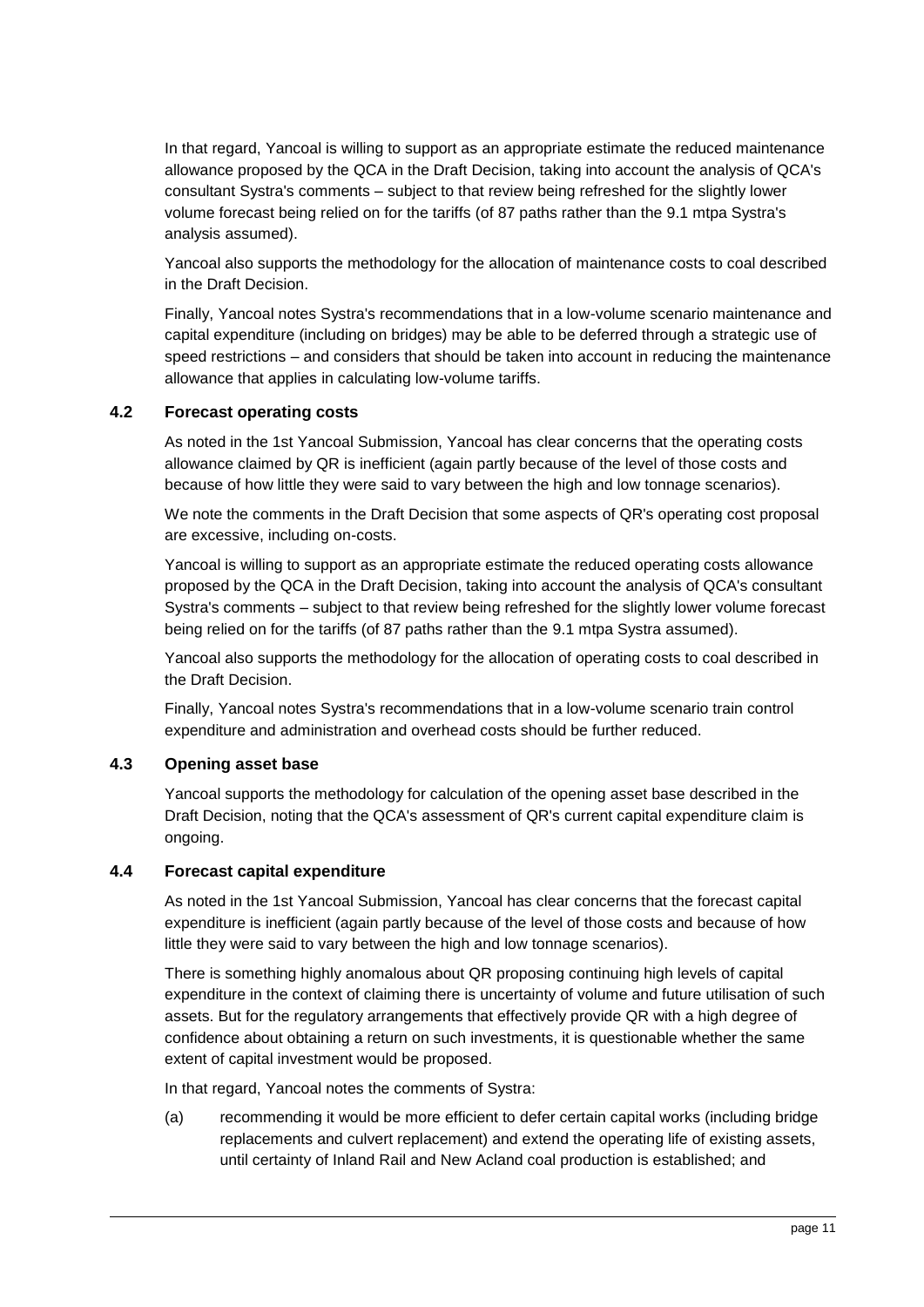(b) recommending QR develop a medium term formation rebuild strategy (with a view of lower total expenditure by negating the need for track lowering works and reducing rail resurfacing works).

Given the net outcome of Systra's estimate is a lower level of capital investment than proposed by QR, Yancoal queries why QR's allowance has not been reduced to reflect the Systra estimate.

#### **4.5 Allocation to coal of common network asset base**

For the reasons discussed in section [2.3](#page-2-0) above, Yancoal strongly considers that an allocation above the QCA's proposed 87 paths is not appropriate.

Coal services are already underwriting capacity they are not utilising, and there is no justification for increasing that underwriting further irrespective of whether a constraint on coal services exists or not.

#### **4.6 Revenue requirement and reference tariffs**

It follows from the above analysis, that Yancoal considers that the appropriate West Moreton reference tariff is slightly less than that proposed by the QCA as a result of:

- (a) a lower asset beta;
- (b) a lower MRP;
- (c) a stronger credit rating; and
- (d) a potential reduction of costs arising from the slightly lower 87 paths volume being used as the volume forecast (compared to the 9.1 mtpa volume assumed by Systra).

#### <span id="page-11-0"></span>**5 Low volume tariffs**

#### **5.1 Context for low volume consideration**

Yancoal supports the Draft Decision's indicative position that the 'high-volume' tariff is likely to provide a sound basis for the price to apply at lower volumes (at least if the 'high-volume' tariff remains at the levels contemplated in the Draft Decision).

First, it is worth mentioning that, as discussed earlier in this submission in relation to appropriate volume forecasts, since the Draft Decision the prospects of QR's 'low volume' forecast of 2.1 mtpa eventuating has materially decreased. In particular:

- (a) Yancoal has received approval for an environment amendment to increase its ROM coal production to 3.5 mtpa (approximately 2.8 mtpa of product coal to be railed); and
- (b) New Hope has received environmental approvals for its 7.5 mtpa New Acland Stage 3 Project.

Consequently, the extent to which this is likely to occur for a material period during the 2020 DAU term has reduced.

Secondly, while revenue adequacy is important – it is just one of the pricing principles listed in section 168A, and in a low volume scenario is likely to run counter to other matters the QCA is required to have regard to, including the public interest and the interests of persons seeking access to the service. If the tariff is set above West Moreton coal user's ability to pay, then the West Moreton coal industry will effectively be forced to cease production, causing a significant loss of economic activity, employment and royalties and stranding investments of not just QR, but other stakeholders including Yancoal, New Hope, QBH and Aurizon. Therefore, in weighing up the appropriate pricing settings to adopt in a low-volume scenario, it is critical that in an overly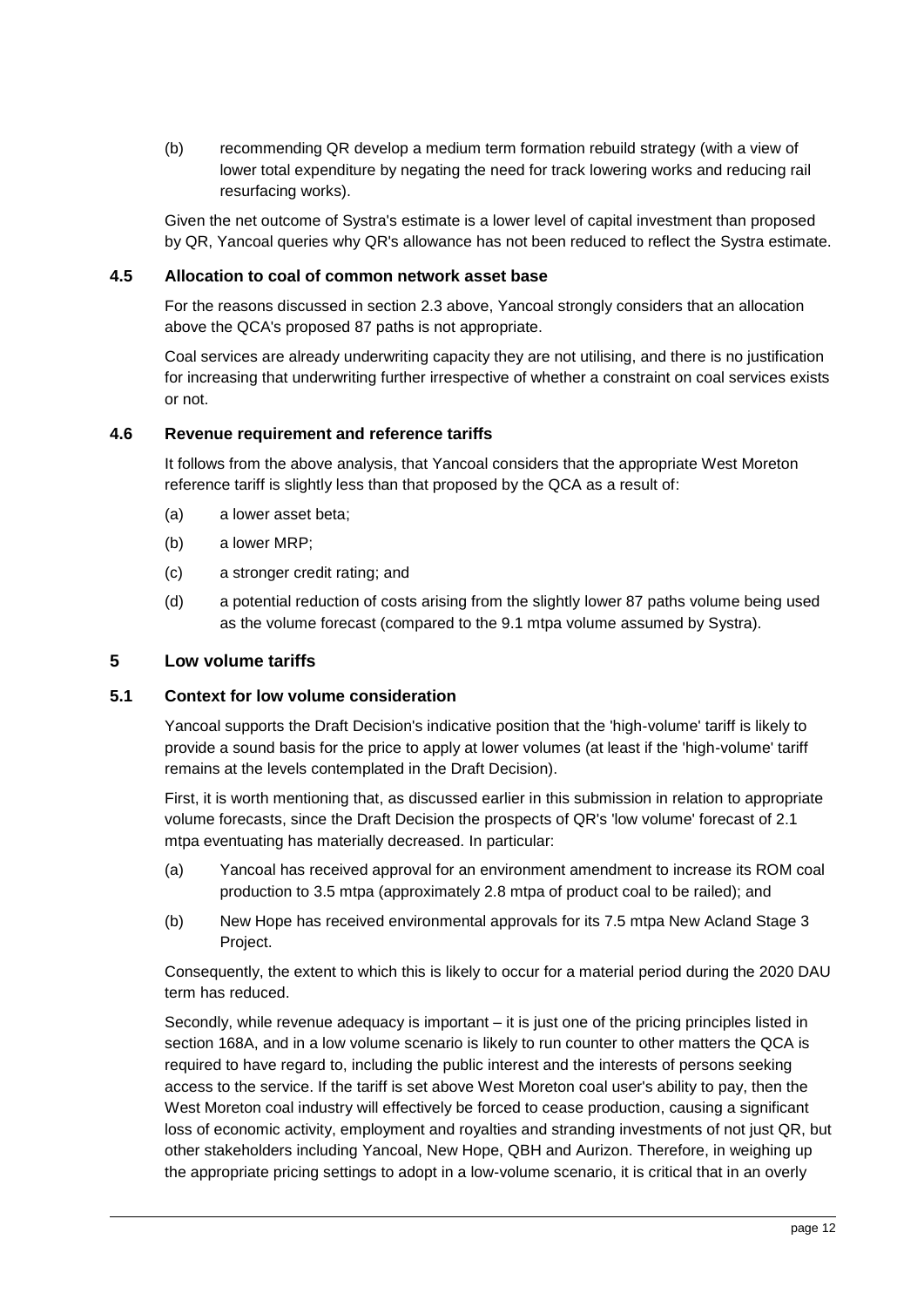narrow pursuit of a revenue adequacy ideal, the reference tariffs are not set at a level that will not be economically unviable and result in all stakeholders investments being stranded.

Yancoal strongly agrees with the Draft Decision conclusion that '*it is not reasonable to expect the current customers to have an unlimited obligation to underwrite what is, in effect, Queensland Rail's long-term business development plan*'.

## **5.2 Willingness to pay**



#### **5.3 Loss capitalisation**

Yancoal is, in principle, willing to support some degree of loss capitalisation.

However, Yancoal remains concerned that an inappropriate loss capitalisation methodology has the potential to result in deterring new entry.

As the Draft Decision accurately states:

*unfettered loss capitalisation where volumes remain low could produce an onerous barrier to entry for future access seekers, should the price required for Queensland Rail to recoup a large accumulated loss be more than they are willing to pay … loss capitalisation, if it was to be used for West Moreton, would need to be appropriate constructed to suit the nature of the asset and the market for access.*

Accordingly, Yancoal is supportive of the QCA's proposal for a limited life capitalisation as an appropriate method of balancing the competing interests of revenue adequacy in the short term and long term facilitation of increase volume, and ensuring that if volumes do not return the capitalised losses are effectively written off.

#### **5.4 Loss recovery premiums – contracted paths**

Yancoal is opposed to the proposed 15% premium applying to all contracted paths if volumes fall to a point where losses are being capitalised.

In the most likely scenario where volumes are initially lower due to delays in approvals for New Acland Stage 3, such that Cameby Downs is the only coal producer railing – the recovery premium would only apply to the Cameby Downs as the operator that is actually keeping the system viable.

Such a price increase:

- (a) is completely inconsistent with the QCA's recognition in the Draft Decision of the limits on producers' willingness and ability to pay;
- (b) creates the real potential for resulting in the cessation of production at Cameby Downs which will definitely result in asset stranding for all parties; and
- (c) is completely unfair and unreasonable in terms of punishing Yancoal as the producer which has maintained its tonnage levels and has no ability to management or mitigate the risks of New Hope's approvals delays.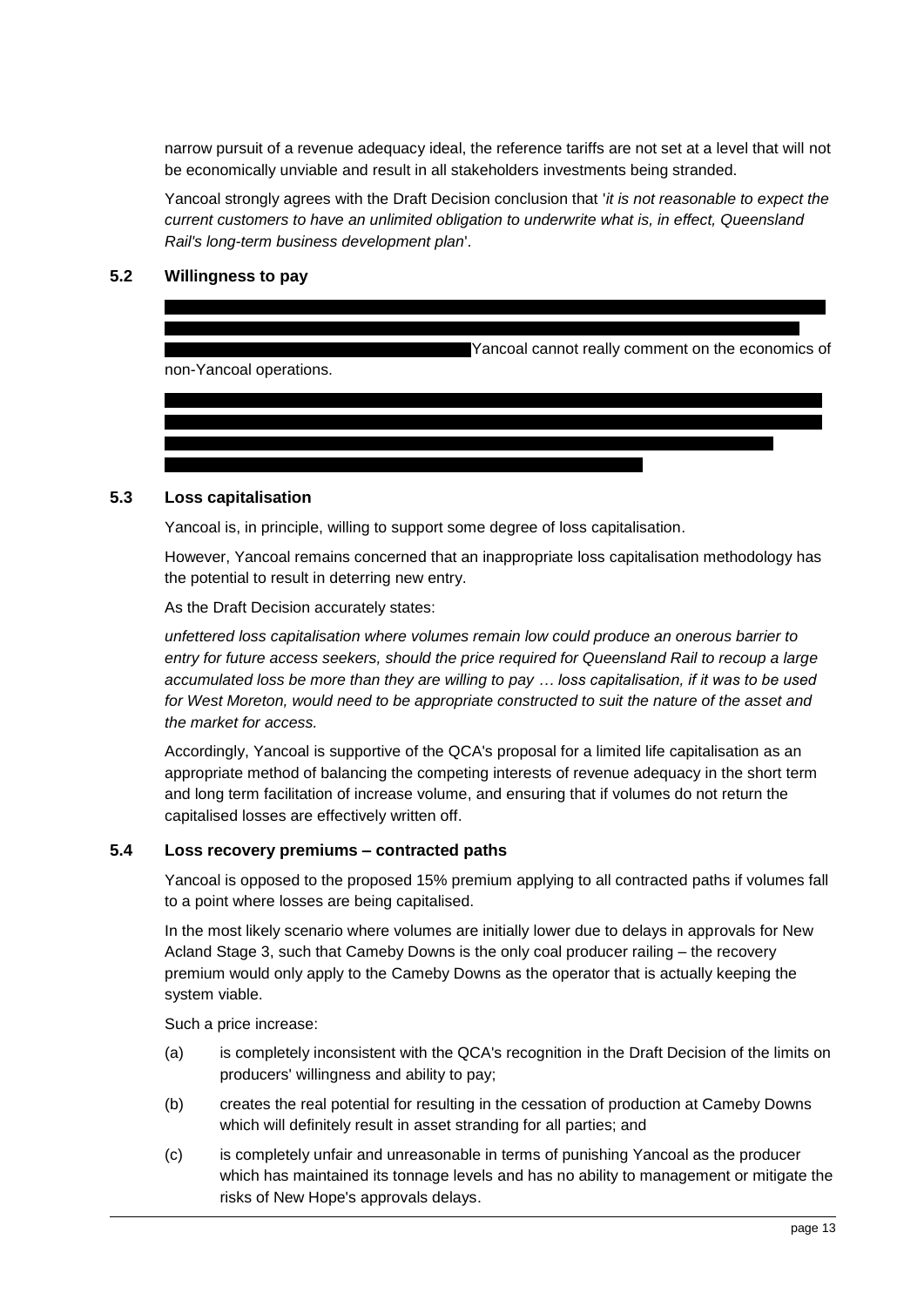To the extent that a loss recovery premium is to be applied, it should only be applied to new paths that are contracted during the term of the 2020 DAU (whether that is by New Hope, Yancoal or a third party).

## **5.5 Loss recovery premiums – additional paths**

As discussed in section [2.5](#page-3-0) of this submission, Yancoal is opposed to additional pricing premiums for services that are surplus to contract levels as such a premium:

- (a) will act as a disincentive for existing producers railing additional volume when coal market opportunities exist; and
- (b) punishes Cameby Downs for the rationale economic decision of not contracting additional paths on a long term take or pay basis when there is no certainty as to whether future charges will be based on a low volume scenario and how tariffs might change in those circumstances; and
- (c) is unlikely to result in additional volumes being contracted.

### **6 Access Undertaking and Standard Access Agreement**

Yancoal is generally supportive of the Draft Decision positions in relation to the Access Undertaking and SAA terms.

Responses to each of the matters contained in the Draft Decision are set out in Schedule 1 (in relation to recommendations regarding the Access Undertaking terms) and Schedule 2 (in relation to recommendations regarding the SAA terms).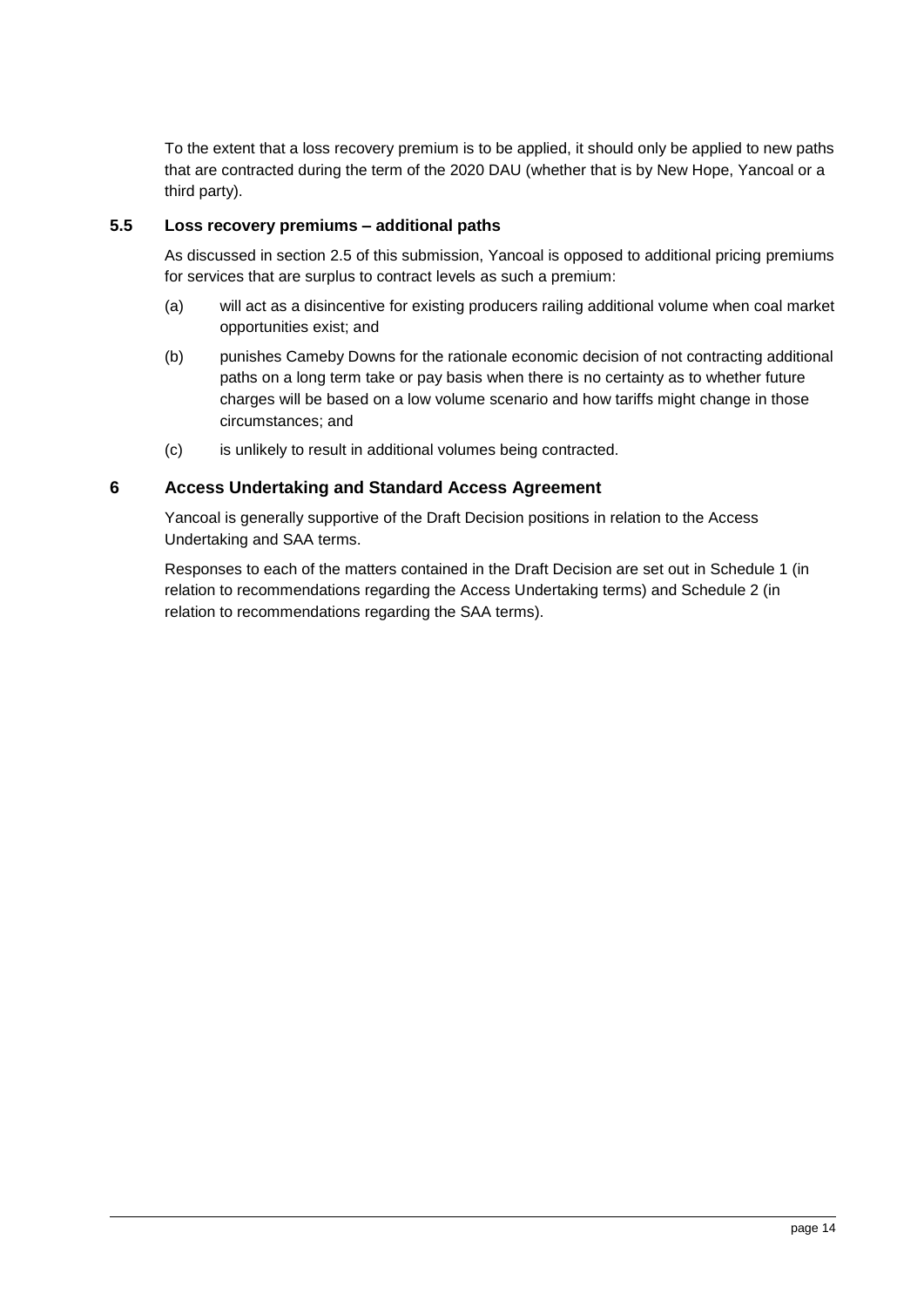# **Schedule 1**

# **Submissions on Access Undertaking Terms**

# **1 Preamble, Application and Scope**

| <b>QR Proposal</b>                                                                                                                         | <b>Clause</b>         | <b>QCA Draft Decision</b>                                                                                                                                                 | <b>Yancoal Response</b>                                                                                                                                                                                                                                                                                                         |
|--------------------------------------------------------------------------------------------------------------------------------------------|-----------------------|---------------------------------------------------------------------------------------------------------------------------------------------------------------------------|---------------------------------------------------------------------------------------------------------------------------------------------------------------------------------------------------------------------------------------------------------------------------------------------------------------------------------|
| <b>Preamble</b>                                                                                                                            |                       |                                                                                                                                                                           |                                                                                                                                                                                                                                                                                                                                 |
| Provides high-level context for<br>Queensland Rail's 2020 DAU                                                                              | n/a                   | Appropriate to be approved.                                                                                                                                               | Without pre-judging the likely outcomes of the declaration review process, if that<br>process ultimately results in only access to part of QR's network remaining declared,<br>Yancoal suggests the pre-amble be deleted as no longer being appropriate.                                                                        |
|                                                                                                                                            |                       |                                                                                                                                                                           | Yancoal also takes issue with the assertion that road haulage is competitive with rail<br>haulage. However, this is not a major source of concern.                                                                                                                                                                              |
| Term of the undertaking                                                                                                                    |                       |                                                                                                                                                                           |                                                                                                                                                                                                                                                                                                                                 |
| Five-year term $-1$ July 2020 to<br>30 June 2025                                                                                           | 1.1                   | Appropriate to be approved.                                                                                                                                               | Support Draft Decision.                                                                                                                                                                                                                                                                                                         |
| A shorter term will apply in certain<br>circumstances, for example if the<br>service is no longer declared.                                |                       | Not appropriate to be approved.<br>Amendments are appropriate to<br>clarify that the undertaking will<br>continue if the service, or part of the<br>service, is declared. | Support Draft Decision and QCA proposed drafting.<br>Yancoal confirms the QCA drafting rectifies the concern that was raised in the 1 <sup>st</sup><br>Yancoal submission about ensuring that a cessation of part of the declaration did<br>not have the unintended consequence of the entirety of the undertaking ceasing.     |
| <b>Extensions and network connections</b>                                                                                                  |                       |                                                                                                                                                                           |                                                                                                                                                                                                                                                                                                                                 |
| Various provisions relating to the<br>negotiation, development and<br>funding of extensions. There is no<br>standard connection agreement. | $1.4$ (and<br>others) | Largely appropriate to be approved.<br>However we consider that clarifying<br>amendments to the definition of<br>'extension' are appropriate.                             | Support Draft Decision and QCA proposed drafting.                                                                                                                                                                                                                                                                               |
| <b>Master planning provisions</b>                                                                                                          |                       |                                                                                                                                                                           |                                                                                                                                                                                                                                                                                                                                 |
| Regional network master plans<br>for the Mount Isa and West<br>Moreton systems will be<br>developed on request.                            | 1.5                   | Not appropriate to be approved.<br>Amendments are appropriate to<br>require Queensland Rail to provide<br>access to the master planning                                   | Master planning should be conducted by QR (without additional funding<br>requirements being imposed on users) - given that it should be a matter of normal<br>business for the West Moreton and Metropolitan system. That is particularly the<br>case in the near to medium term for those systems, given the challenges QR has |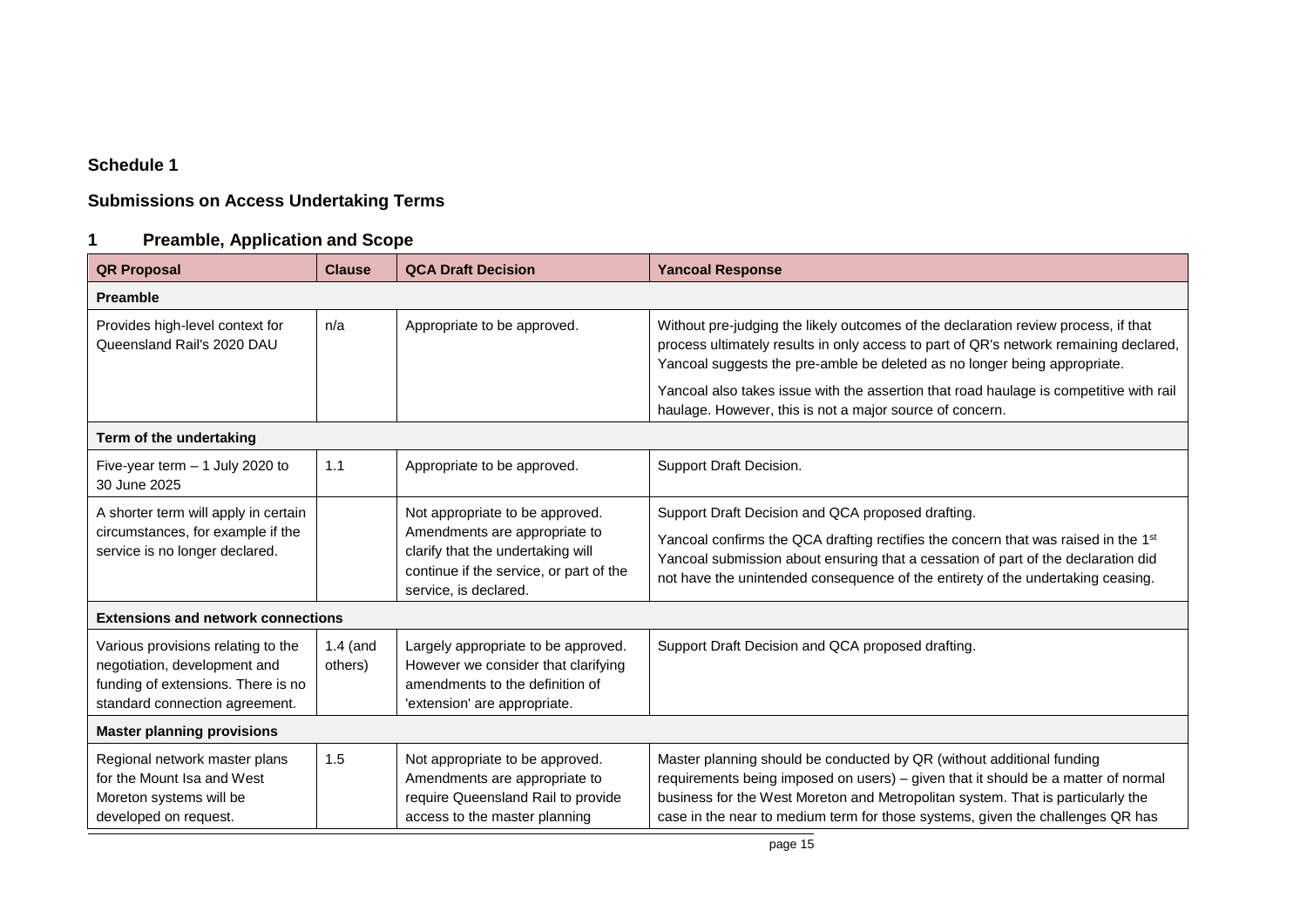| <b>QR Proposal</b>                                                                            | <b>Clause</b> | <b>QCA Draft Decision</b>                                                                                                                                                                                                                                                                              | <b>Yancoal Response</b>                                                                                                                                                                                                                                                                                                                                                                                                |
|-----------------------------------------------------------------------------------------------|---------------|--------------------------------------------------------------------------------------------------------------------------------------------------------------------------------------------------------------------------------------------------------------------------------------------------------|------------------------------------------------------------------------------------------------------------------------------------------------------------------------------------------------------------------------------------------------------------------------------------------------------------------------------------------------------------------------------------------------------------------------|
| Queensland Rail is not required to<br>develop a plan if customers do<br>not agree to fund it. |               | process for all systems, except the<br>North Coast system. We support<br>Queensland Rail's proposed<br>approach of consulting with<br>stakeholders about changes to the<br>process for development master<br>plans and encourage Queensland<br>Rail to submit a revised approach for<br>consideration. | identified and the proposed future developments like the cross-river rail and inland<br>rail projects.<br>If the QCA continues to consider that master planning should only proceed if funding<br>is agreed, then the regime clearly needs reasonable protections being included<br>around the costs of funding (scope, budget and timeframe and overruns) and input<br>that funding users would have in that process. |
| <b>Other matters</b>                                                                          |               |                                                                                                                                                                                                                                                                                                        |                                                                                                                                                                                                                                                                                                                                                                                                                        |
| Removal of the words 'subject to<br>schedule F', which were in the<br>2016 undertaking        | 1.2.1(b)(ii)  | May not be appropriate to be<br>approved, because the reasons for<br>removing these words are not clear.<br>The QCA seeks further submissions<br>from Queensland Rail and<br>stakeholders on this issue.                                                                                               | Support Draft Decision. Yancoal remains unconvinced that there is a merit in the<br>proposed deletion.                                                                                                                                                                                                                                                                                                                 |

# **2 Negotiation Process**

| <b>QR Proposal</b>                                                                                                        | <b>Clause</b>                      | <b>QCA Draft Decision</b>                                                                                                                                                                                      | <b>Yancoal Response</b>                                                                                                                                            |  |
|---------------------------------------------------------------------------------------------------------------------------|------------------------------------|----------------------------------------------------------------------------------------------------------------------------------------------------------------------------------------------------------------|--------------------------------------------------------------------------------------------------------------------------------------------------------------------|--|
|                                                                                                                           | Access requests in different forms |                                                                                                                                                                                                                |                                                                                                                                                                    |  |
| If Queensland Rail agrees, a<br>request for access rights does not<br>need to be in the form of an<br>access application. | 2.1.1(a)                           | Largely appropriate to be approved.<br>However, amendments are<br>appropriate to clarify that applications<br>in different forms are treated as<br>access applications for the purposes<br>of the undertaking. | Support Draft Decision.                                                                                                                                            |  |
| Information exchanged in preliminary stages of negotiations                                                               |                                    |                                                                                                                                                                                                                |                                                                                                                                                                    |  |
| Information provided, and<br>discussions held, in the                                                                     | $2.1.2(a)$ ,<br>(b)                | Appropriate to be approved                                                                                                                                                                                     | Yancoal has some reservations about this change but is willing to support the Draft<br>Decision, subject to the recommendation that QR be obliged to keep Capacity |  |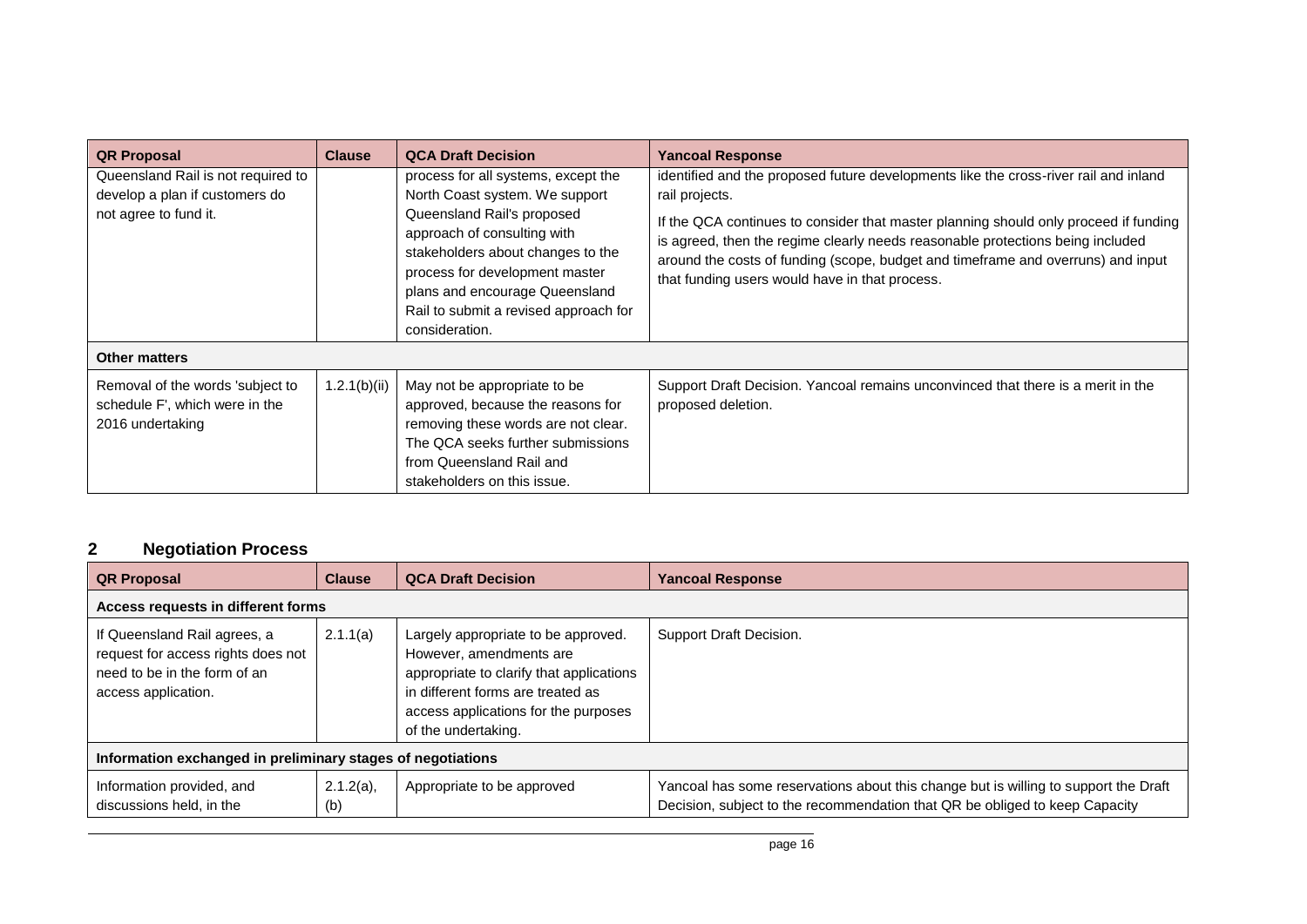| <b>QR Proposal</b>                                                                                                                       | <b>Clause</b>      | <b>QCA Draft Decision</b>                                                                                                                                                            | <b>Yancoal Response</b>                                                                                                                                                                                                                                                                                                                                                                                                                                                                                  |
|------------------------------------------------------------------------------------------------------------------------------------------|--------------------|--------------------------------------------------------------------------------------------------------------------------------------------------------------------------------------|----------------------------------------------------------------------------------------------------------------------------------------------------------------------------------------------------------------------------------------------------------------------------------------------------------------------------------------------------------------------------------------------------------------------------------------------------------------------------------------------------------|
| preliminary stages of access<br>negotiations are not binding on<br>the negotiating parties                                               |                    |                                                                                                                                                                                      | Information current and accurate also being adopted.                                                                                                                                                                                                                                                                                                                                                                                                                                                     |
| Queensland Rail will keep<br>preliminary information current<br>and accurate                                                             | 2.1.2(c)           | Not appropriate to be approved.<br>Amendments are appropriate to<br>require Queensland Rail to also keep<br>capacity information current and<br>accurate.                            | Support Draft Decision.                                                                                                                                                                                                                                                                                                                                                                                                                                                                                  |
| Permitted disclosures in confidentiality agreements                                                                                      |                    |                                                                                                                                                                                      |                                                                                                                                                                                                                                                                                                                                                                                                                                                                                                          |
| Confidentiality agreements must<br>permit disclosure of confidential<br>information to certain parties and<br>as required by law         | 2.2.2(d)           | Not appropriate to be approved.<br>Amendments are appropriate to apply<br>the same exceptions to the disclosure<br>of confidential information that apply<br>in cl 2.2.1(b)(ii).     | Support Draft Decision.                                                                                                                                                                                                                                                                                                                                                                                                                                                                                  |
| <b>Contract renewal rights</b>                                                                                                           |                    |                                                                                                                                                                                      |                                                                                                                                                                                                                                                                                                                                                                                                                                                                                                          |
| Eligible access holders can renew<br>their access rights without joining<br>a queue                                                      | 2.7.2 and<br>2.9.3 | The proposal, which is considered in<br>conjunction with the renewal pricing<br>arrangements proposed in Part 3 of<br>the 2020 DAU, is not considered<br>appropriate to be approved. | Yancoal does not support either the QR proposal or the Draft Decision.<br>For at least West Moreton / Metropolitan network coal access services (i.e.<br>reference tariff services where there is no prospect of QR earning more from a<br>future access seeker with a theoretically higher willingness to pay in any case such<br>that QR's rationale for the deletion does not apply), renewal rights should be<br>inserted in the 2020 DAU reflecting the treatment from the 2016 access undertaking. |
|                                                                                                                                          |                    |                                                                                                                                                                                      | See further submissions in the pricing rules section below.                                                                                                                                                                                                                                                                                                                                                                                                                                              |
| Other rights                                                                                                                             |                    |                                                                                                                                                                                      |                                                                                                                                                                                                                                                                                                                                                                                                                                                                                                          |
| Access applications be sent to the<br>address nominated on QR's<br>website                                                               | 2.1.1(a)           | Appropriate to be approved.                                                                                                                                                          | Support Draft Decision.                                                                                                                                                                                                                                                                                                                                                                                                                                                                                  |
| An access seeker would be<br>required to promptly advice if it<br>does not intend to proceed with<br>its access application on the basis | 2.5.1(b)           | Appropriate to be approved. We<br>consider the proposed clause makes<br>it clear that the access seeker only<br>needs to advise Queensland Rail if it                                | Support Draft Decision.                                                                                                                                                                                                                                                                                                                                                                                                                                                                                  |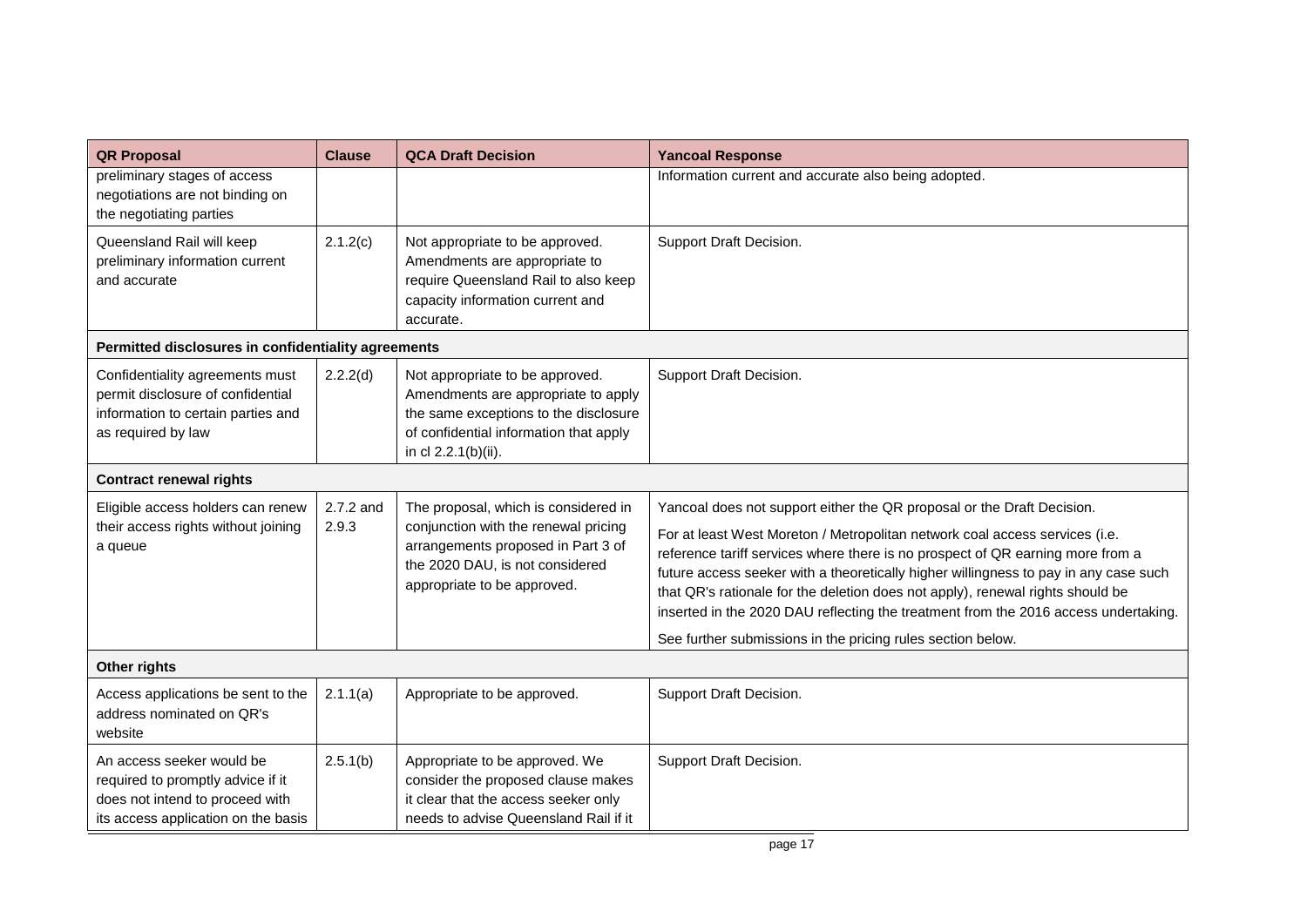| <b>QR Proposal</b>                      | <b>Clause</b>  | <b>QCA Draft Decision</b>   | <b>Yancoal Response</b> |
|-----------------------------------------|----------------|-----------------------------|-------------------------|
| of the indicative access proposal       |                | does not intend to proceed. |                         |
| Changing '2008 undertaking' to<br>'AU1' | $2.8.3(ii)$ A) | Appropriate to be approved. | Support Draft Decision  |

# **3 Pricing Rules**

| <b>QR Proposal</b>                                                                                                                                                                                                                                                            | <b>Clause</b>                       | <b>QCA Draft Decision</b>                                                                                                                                                                                                                                         | <b>Yancoal Response</b>                                                                                                                                                                                                                                                                                                                                                                                                                                                           |  |
|-------------------------------------------------------------------------------------------------------------------------------------------------------------------------------------------------------------------------------------------------------------------------------|-------------------------------------|-------------------------------------------------------------------------------------------------------------------------------------------------------------------------------------------------------------------------------------------------------------------|-----------------------------------------------------------------------------------------------------------------------------------------------------------------------------------------------------------------------------------------------------------------------------------------------------------------------------------------------------------------------------------------------------------------------------------------------------------------------------------|--|
| <b>Pricing limits rule</b>                                                                                                                                                                                                                                                    |                                     |                                                                                                                                                                                                                                                                   |                                                                                                                                                                                                                                                                                                                                                                                                                                                                                   |  |
| Access charges will be set so that<br>expected revenue does not<br>exceed the ceiling revenue limit<br>and, unless approved by the<br>QCA, fall below the floor revenue<br>limit                                                                                              | 3.2                                 | Largely appropriate to be approved.<br>However, amendments are<br>appropriate to clarify the application<br>of the floor revenue limit and the<br>definition of the weighted average<br>cost of capital in the formula to<br>calculate the ceiling revenue limit. | Support Draft Decision proposal that WACC for the floor and ceiling limits should be<br>calculated by reference to an appropriate rate of return commensurate with the<br>regulatory and commercial risks involved in providing the relevant service (that is it<br>should not be linked to the WACC determined for West Moreton / Metropolitan coal<br>reference tariff services where revenue limits are being determined in respect of a<br>different service provided by QR). |  |
| Price differential rule                                                                                                                                                                                                                                                       |                                     |                                                                                                                                                                                                                                                                   |                                                                                                                                                                                                                                                                                                                                                                                                                                                                                   |  |
| Queensland Rail will have regard<br>to a range of factors when<br>formulating access charges, but<br>will not differentiate between<br>access seekers where the<br>characteristics of the train service<br>are alike and the access seekers<br>operate in the same end market | 3.3                                 | Largely appropriate to be approved.<br>However, amendments are<br>appropriate to extend the limitation on<br>price differentiation in cl 3.3(d) to<br>capture access holders and to make<br>consequential amendments, as<br>required.                             | Support Draft Decision.                                                                                                                                                                                                                                                                                                                                                                                                                                                           |  |
| Contract renewal provisions are available to eligible access holders                                                                                                                                                                                                          |                                     |                                                                                                                                                                                                                                                                   |                                                                                                                                                                                                                                                                                                                                                                                                                                                                                   |  |
| Contract renewal provisions are<br>available to eligible access<br>holders                                                                                                                                                                                                    | 2.7.2,<br>2.9.3 and<br>$3.3(h)-(j)$ | Not appropriate to be approved.<br>Amendments are appropriate to<br>remove automatic renewal rights for<br>new access seekers and expand<br>renewal rights for existing access                                                                                    | Do not support either the QR proposal or the Draft Decision.<br>For at least West Moreton / Metropolitan network coal access services (i.e.<br>reference tariff services), renewal rights should be re-inserted in the 2020 DAU<br>reflecting the treatment from the 2016 access undertaking.                                                                                                                                                                                     |  |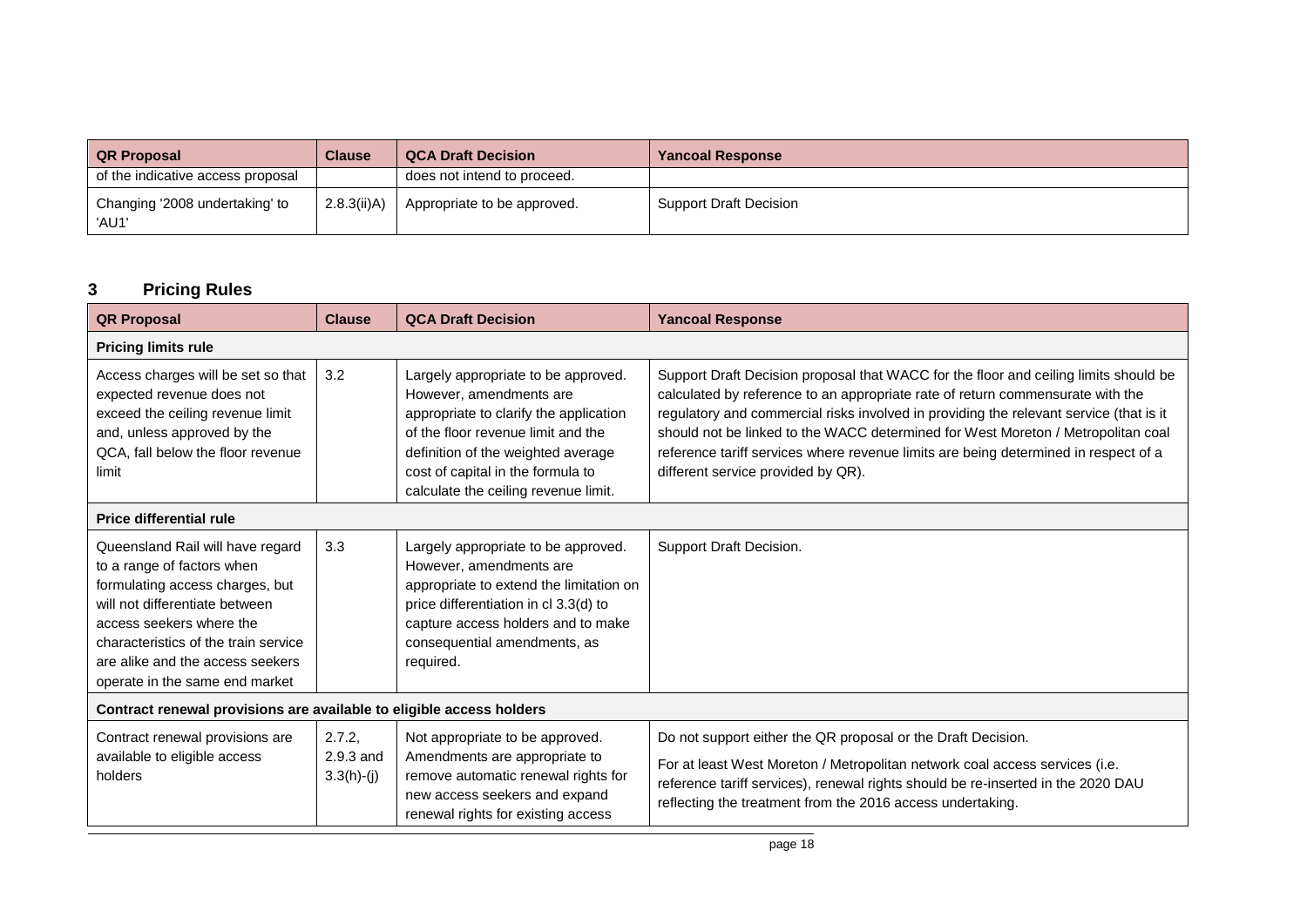| <b>QR Proposal</b>                                                                                          | <b>Clause</b> | <b>QCA Draft Decision</b>                                                                                                                           | <b>Yancoal Response</b>                                                                                                                                                                                                                                                                                                                                                                                                                                                                                                                           |
|-------------------------------------------------------------------------------------------------------------|---------------|-----------------------------------------------------------------------------------------------------------------------------------------------------|---------------------------------------------------------------------------------------------------------------------------------------------------------------------------------------------------------------------------------------------------------------------------------------------------------------------------------------------------------------------------------------------------------------------------------------------------------------------------------------------------------------------------------------------------|
|                                                                                                             |               | holders who have made substantial<br>sunk investments. We invite further<br>submissions on an appropriate<br>approach for existing access holders.  | The development of mining assets involves significant sunk costs to produce a long-<br>life investment and providing certainty of future access is an important element of<br>facilitating future investment in development and expansion of mining assets.<br>In addition, the rationale QR provides for wanting to remove renewal rights of<br>incumbent's renewal right preventing more efficient new entry cannot be a<br>reasonable rationale in the current environment where there is anticipated to be<br>spare capacity on the system.   |
| <b>QCA Levy</b>                                                                                             |               |                                                                                                                                                     |                                                                                                                                                                                                                                                                                                                                                                                                                                                                                                                                                   |
| Queensland Rail can charge<br>access holders a QCA levy to<br>recover the annual fees it pays to<br>the QCA | 3.7           | Not appropriate to be approved.<br>Amendments are appropriate to<br>simplify the process, reduce the<br>regulatory burden and improve<br>certainty. | In principle, Yancoal supports the Draft Decision proposal to pre-determine the<br>allocation for the term of the undertaking as a manner of reducing regulatory burden<br>for all stakeholders.<br>However, Yancoal considers a lower allocation to West Moreton / Metropolitan<br>system services would be more appropriate - having regard to the reduction in the<br>QCA's time that should be required to deal with West Moreton coal issues during the<br>2020 DAU assessment and term (relative to when these proportions were first set). |

# **4 Operating Requirements**

| <b>QR Proposal</b>                                                                                              | <b>Clause</b>         | <b>QCA Draft Decision</b>                                                                                                                               | <b>Yancoal Response</b>                                                                                                                                                                                             |
|-----------------------------------------------------------------------------------------------------------------|-----------------------|---------------------------------------------------------------------------------------------------------------------------------------------------------|---------------------------------------------------------------------------------------------------------------------------------------------------------------------------------------------------------------------|
| <b>Operating requirements manual</b>                                                                            |                       |                                                                                                                                                         |                                                                                                                                                                                                                     |
| Remove the ORM from the<br>access undertaking. Require<br>consultation before amendments<br>are made to the ORM | $4.3(c)$ and<br>Sch G | Not appropriate to be approved.<br>Amendments are appropriate to<br>revise the way the ORM is reviewed<br>and altered.                                  | Support Draft Decision including QCA proposal to incorporate into the 2020 DAU the<br>same protections as exist in relation to System Rules amendments in the Aurizon<br>Network access undertaking.                |
| <b>Network management principles</b>                                                                            |                       |                                                                                                                                                         |                                                                                                                                                                                                                     |
| Create a new category of<br>possessions called 'Ad hoc<br>planned possessions'                                  | 7.1, Sch F            | Not appropriate to be approved. It is<br>appropriate to provide further detail<br>on the purpose of ad hoc planned<br>possessions and keep track of all | Support Draft Decision recommendation of utilising the Western Corridor Alignment<br>Calendar.<br>To be appropriate, this is likely to require consequential amendments to the Network<br>Management Principles to: |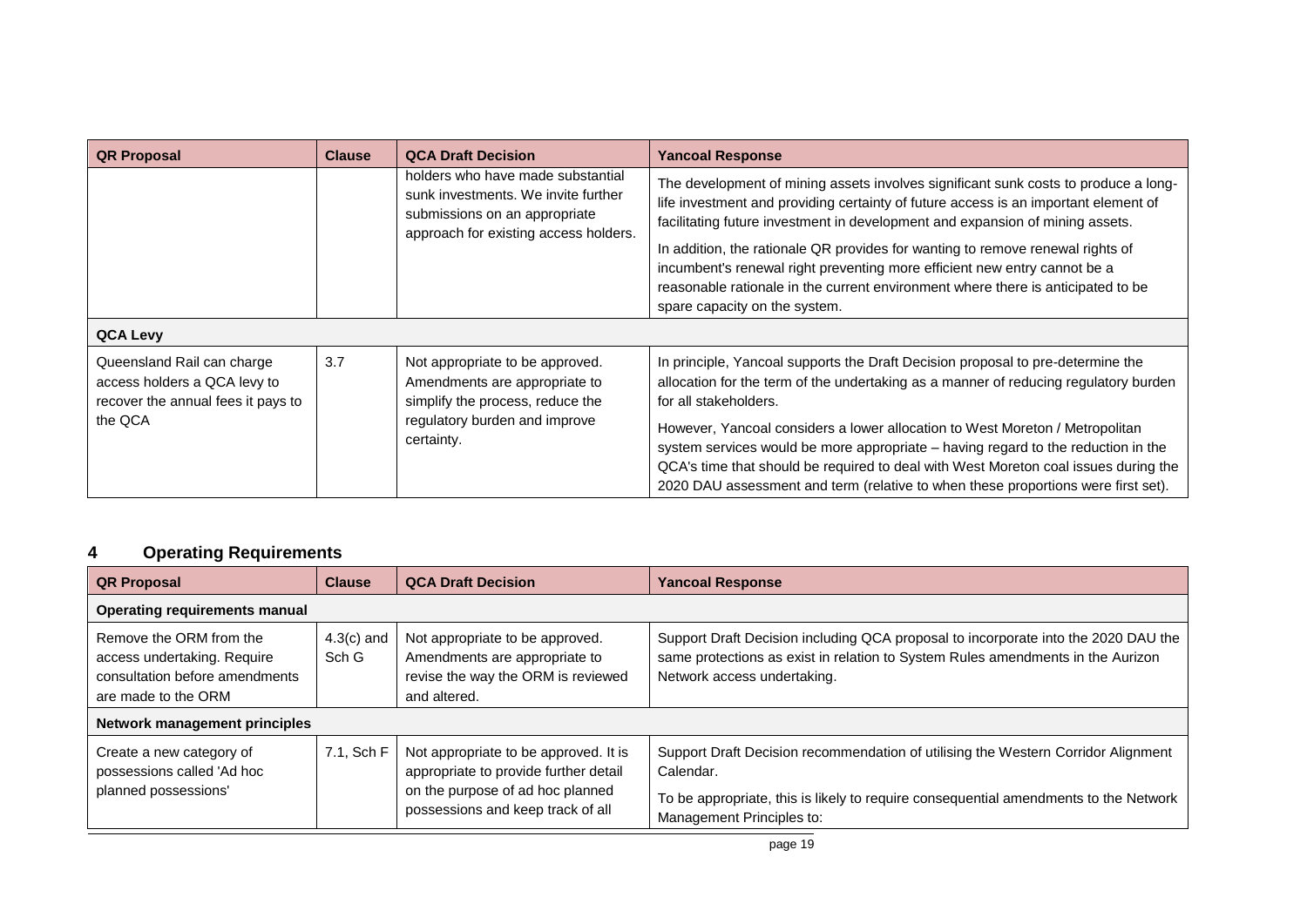| <b>QR Proposal</b>                                                                                                                                             | <b>Clause</b>                 | <b>QCA Draft Decision</b>                                                                                                                                                                                      | <b>Yancoal Response</b>                                                                                                                                                                                                               |
|----------------------------------------------------------------------------------------------------------------------------------------------------------------|-------------------------------|----------------------------------------------------------------------------------------------------------------------------------------------------------------------------------------------------------------|---------------------------------------------------------------------------------------------------------------------------------------------------------------------------------------------------------------------------------------|
|                                                                                                                                                                |                               | possessions and disruptions in a<br>public documents.                                                                                                                                                          | 1) ensure that the Daily Train Plan (DTP) is derived from the Western Corridor<br>Alignment Calendar                                                                                                                                  |
|                                                                                                                                                                |                               |                                                                                                                                                                                                                | 2) oblige QR to regularly update the Western Corridor Alignment Calendar                                                                                                                                                              |
|                                                                                                                                                                |                               |                                                                                                                                                                                                                | 3) provide the same level of protections for users where new planned possessions<br>are included in the Western Corridor Alignment Calendar as would be the case<br>where they were included in the Master Train Plan (MTP).          |
| Permit variations to the daily train<br>plan (DTP) on short notice to<br>accommodate special events                                                            | Sch F, cl<br>2.2(f)(i)        | Not appropriate to be approved.<br>Amendments are appropriate so<br>Queensland Rail makes reasonable<br>endeavours to consult and promptly<br>updates a public document that<br>keeps track of special events. | Support Draft Decision recommendation of utilising the Western Corridor Alignment<br>Calendar, subject to the Network Management Principles being appropriately<br>amended (see comments on consequential amendments as noted above). |
| Maintain approach for modifying a<br>master train plan (MTP), save to<br>update to account for ad hoc<br>planned possessions                                   | Sch F, cl<br>2.1(m)(ii)       | Not appropriate to be approved.<br>Amendments are appropriate such<br>that there is certainty regarding an<br>access holder's TSE when modifying<br>a MTP/scheduling an ad hoc planning<br>possession.         | Support Draft Decision.                                                                                                                                                                                                               |
| Remove the requirement that a<br>planned possession that is<br>subject to a dispute raised by an<br>access holder be delayed until<br>that dispute is resolved | Sch F, cl<br>2.4              | Not appropriate to be approved.<br>Amendments are appropriate so that<br>access holders and operators are<br>required to raise the dispute at least<br>60 days before the possession.                          | Support Draft Decision.                                                                                                                                                                                                               |
| Maintain the Traffic Management<br>Decision Making Matrix from the<br>2016 access undertaking                                                                  | Sch F and<br>cl $3(g)$        | May not be appropriate to approve.<br>We invite comment from stakeholders<br>on the viability of extending on-time<br>windows for freight rail.                                                                | Subject to the views of haulage operators, support maintaining the existing matrix in<br>respect of the West Moreton / Metropolitan systems.                                                                                          |
| Maintain the principles for<br>managing deviations from a DTP                                                                                                  | Sch F and<br>cl<br>3(i)(i)(B) | Appropriate to be approved                                                                                                                                                                                     | Support Draft Decision.                                                                                                                                                                                                               |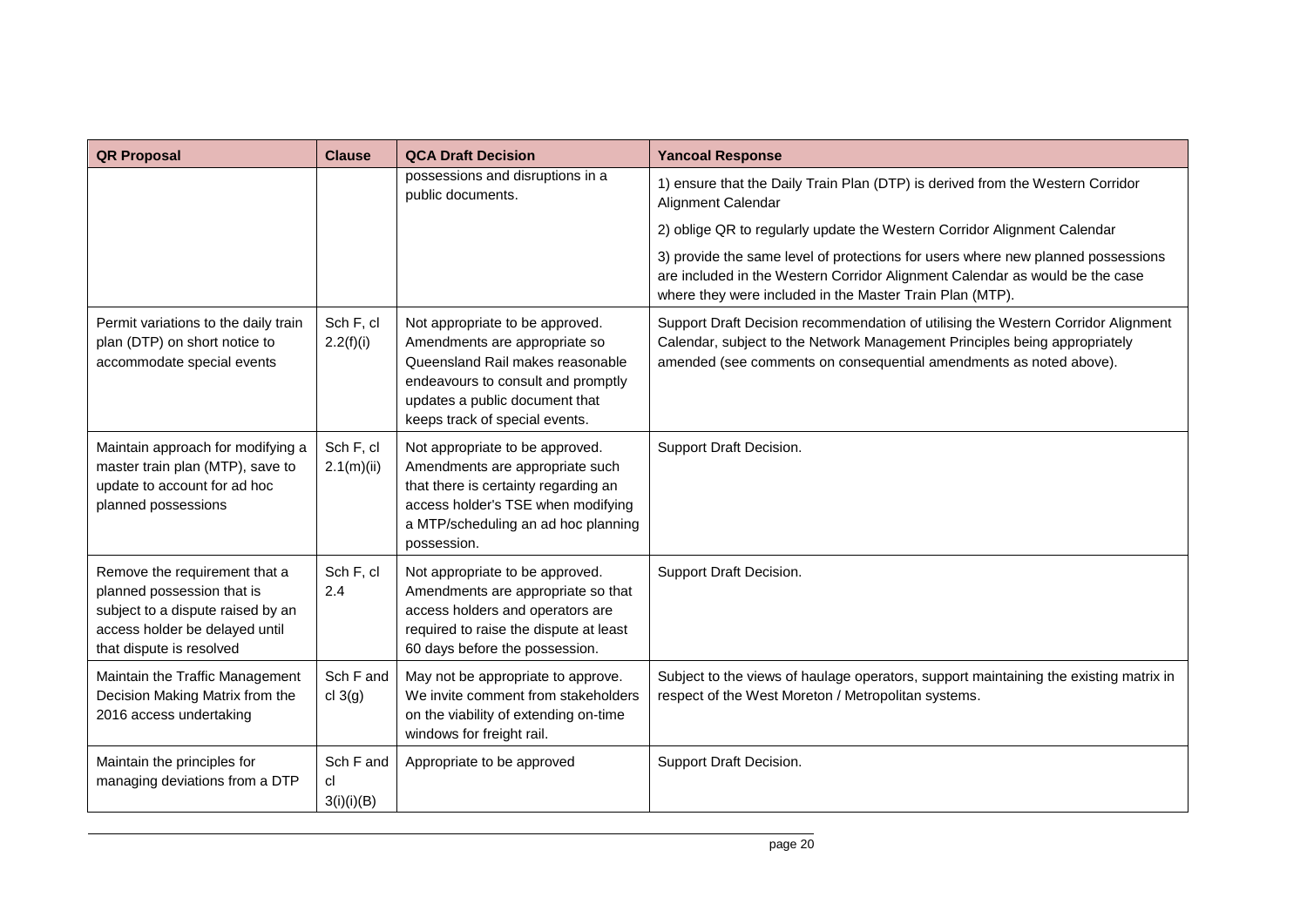# **5 Reporting**

| <b>QR Proposal</b>                                                                                                | <b>Clause</b>  | <b>QCA Draft Decision</b>                                                                                                                                                                                  | <b>Yancoal Response</b>                                                                                                                                                                                                          |
|-------------------------------------------------------------------------------------------------------------------|----------------|------------------------------------------------------------------------------------------------------------------------------------------------------------------------------------------------------------|----------------------------------------------------------------------------------------------------------------------------------------------------------------------------------------------------------------------------------|
| Quarterly network performance report                                                                              |                |                                                                                                                                                                                                            |                                                                                                                                                                                                                                  |
| Publish by end of month after<br>each quarter, or as agreed with<br>QCA                                           | 5.1.1          | Appropriate to be approved.                                                                                                                                                                                | Support Draft Decision.                                                                                                                                                                                                          |
| Allow 30 minutes' leeway in timing<br>of planned possessions                                                      | 5.1.2(x)       | Not appropriate to be approved.<br>Amendments are appropriate to<br>specify that reporting on planned<br>possessions should be subject to 15<br>minutes' leeway, and provision of<br>information in ranges | Support Draft Decision.                                                                                                                                                                                                          |
| No proposal on reporting on use<br>of ad hoc planned possessions                                                  | 5.1.2(y)       | Queensland Rail should report on ad<br>hoc planned possessions.                                                                                                                                            | To the extent that the QCA determines that ad hoc planned possessions are<br>permitted, support Draft Decision.                                                                                                                  |
| Specify types of service covered,<br>for example: coal, bulk minerals,<br>freight; exclude metropolitan<br>system | 5.1.2(b)       | Appropriate to be approved.                                                                                                                                                                                | Support Draft Decision.                                                                                                                                                                                                          |
|                                                                                                                   |                | QCA invited further submissions on<br>whether urgency or emergency<br>possessions should be reported.                                                                                                      | Support number of urgent or emergency possessions being reported - as if the<br>number of unplanned possessions of this type are rising that will assist in identifying<br>issues with asset condition or maintenance practices. |
| Annual network performance report                                                                                 |                |                                                                                                                                                                                                            |                                                                                                                                                                                                                                  |
| Format of annual network<br>performance report unchanged                                                          | 5.2 and<br>5.3 | Not appropriate to be approved.<br>Amendments are appropriate to<br>provide for combined performance<br>reporting with the regulatory<br>accounts.                                                         | Support either of QR proposal or Draft Decision position - Yancoal is more<br>concerned with the information contained in the reports rather than their format.                                                                  |
| Publish within six months after<br>end of each year                                                               | 5.2.1(a)       | Appropriate to be approved.                                                                                                                                                                                | Support Draft Decision.                                                                                                                                                                                                          |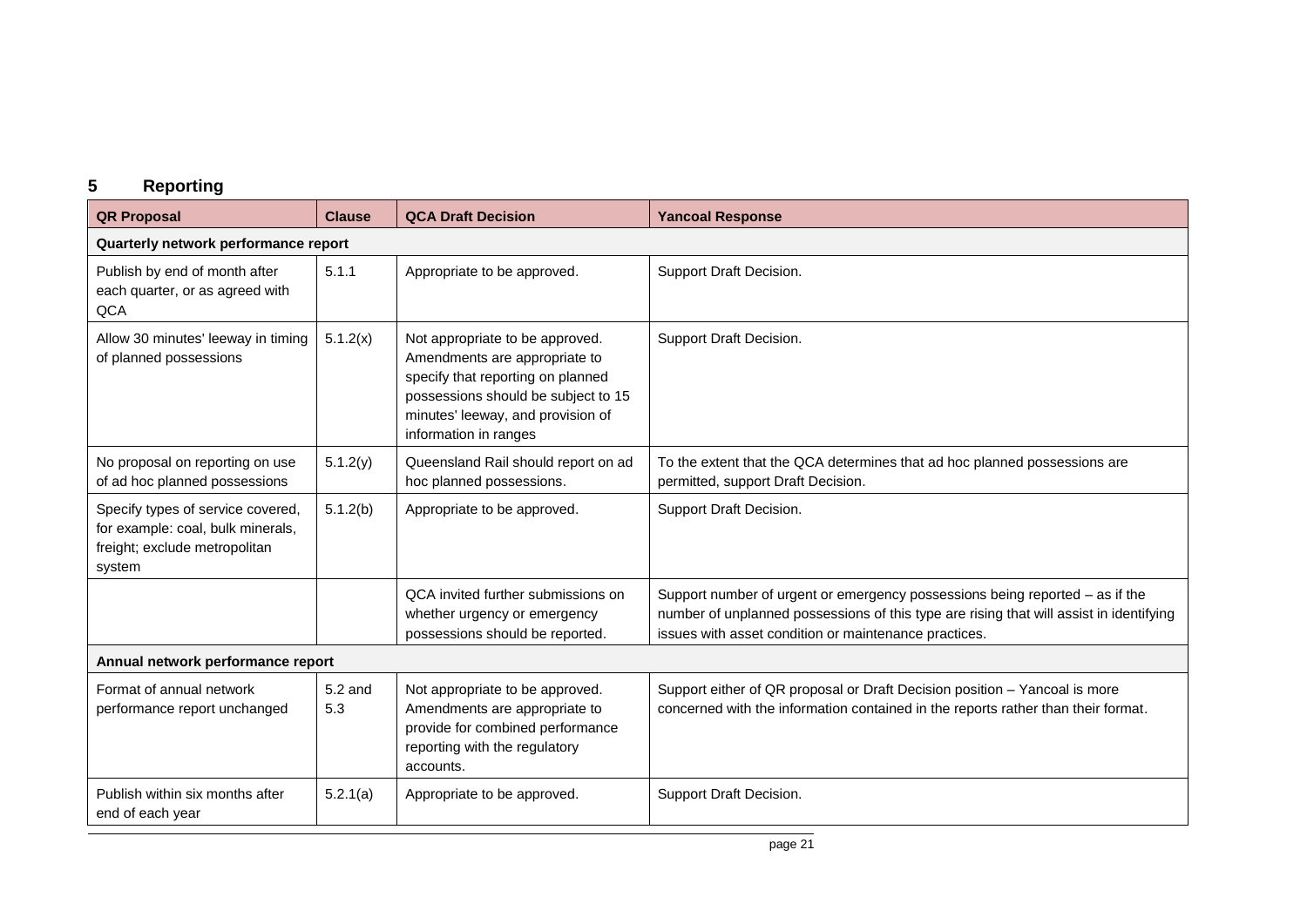| <b>QR Proposal</b>                                 | <b>Clause</b> | <b>QCA Draft Decision</b>                                                                                                                                  | <b>Yancoal Response</b> |
|----------------------------------------------------|---------------|------------------------------------------------------------------------------------------------------------------------------------------------------------|-------------------------|
| Commentary required only for<br>'material' changes | 5.2.2(k)      | Not appropriate to be approved.<br>Amendments are appropriate to<br>define 'material' (suggested as<br>greater of \$500,000 or 10% of<br>forecast amount). | Support Draft Decision. |
| <b>Other matters</b>                               |               |                                                                                                                                                            |                         |
| Incorrect clause number                            | 5.2.2(i)(vi)  | Clause $5.2.2(i)(vi)$ should be<br>numbered $5.2.2(i)(v)(B)$ .                                                                                             | Support Draft Decision. |

# **6 Administrative Provisions**

| <b>QR Proposal</b>                                                                                     | <b>Clause</b> | <b>QCA Draft Decision</b>                                                                                                                                                                                     | <b>Yancoal Response</b>                                                                                                                                                                                                                                                                                                                                            |  |  |  |  |
|--------------------------------------------------------------------------------------------------------|---------------|---------------------------------------------------------------------------------------------------------------------------------------------------------------------------------------------------------------|--------------------------------------------------------------------------------------------------------------------------------------------------------------------------------------------------------------------------------------------------------------------------------------------------------------------------------------------------------------------|--|--|--|--|
| Parties that can access dispute resolution                                                             |               |                                                                                                                                                                                                               |                                                                                                                                                                                                                                                                                                                                                                    |  |  |  |  |
| Dispute resolution is only<br>available to access seekers                                              | 6.1.2         | Not appropriate to be approved.<br>Amendments are appropriate to<br>enable other parties to access the<br>dispute resolution mechanism if they<br>receive the benefit of an obligation in<br>the undertaking. | Support Draft Decision. This is logically necessary to make effective those<br>provisions of the undertaking that are for the benefit of entities other than access<br>seekers (including most relevantly to Yancoal , access holder disputes that relate to<br>provisions of the undertaking rather than provisions of the access agreement)                      |  |  |  |  |
| Disputes referred to the QCA for resolution                                                            |               |                                                                                                                                                                                                               |                                                                                                                                                                                                                                                                                                                                                                    |  |  |  |  |
| The QCA must obtain advice from<br>a rail safety expert when<br>arbitrating certain disputes           | 6.1.4         | Not appropriate to be approved.<br>Amendments are appropriate to<br>address identified problems with the<br>workability and clarity of the clause.                                                            | Support Draft Decision.                                                                                                                                                                                                                                                                                                                                            |  |  |  |  |
| The process for the QCA to<br>resolve disputes may differ<br>depending on the nature of the<br>dispute | 6.1.4         | Not appropriate to be approved.<br>Amendments are appropriate to<br>provide certainty as to the awarding<br>of costs and the binding nature of the<br>process                                                 | Yancoal has some concerns that the QCA proposal provides QR with the potential<br>to delay and/or frustrate the dispute resolution process by not providing the required<br>agreement.<br>An alternative than might be preferable would be to include as a condition of the<br>undertaking that QR agrees to those matters and a condition of any party activating |  |  |  |  |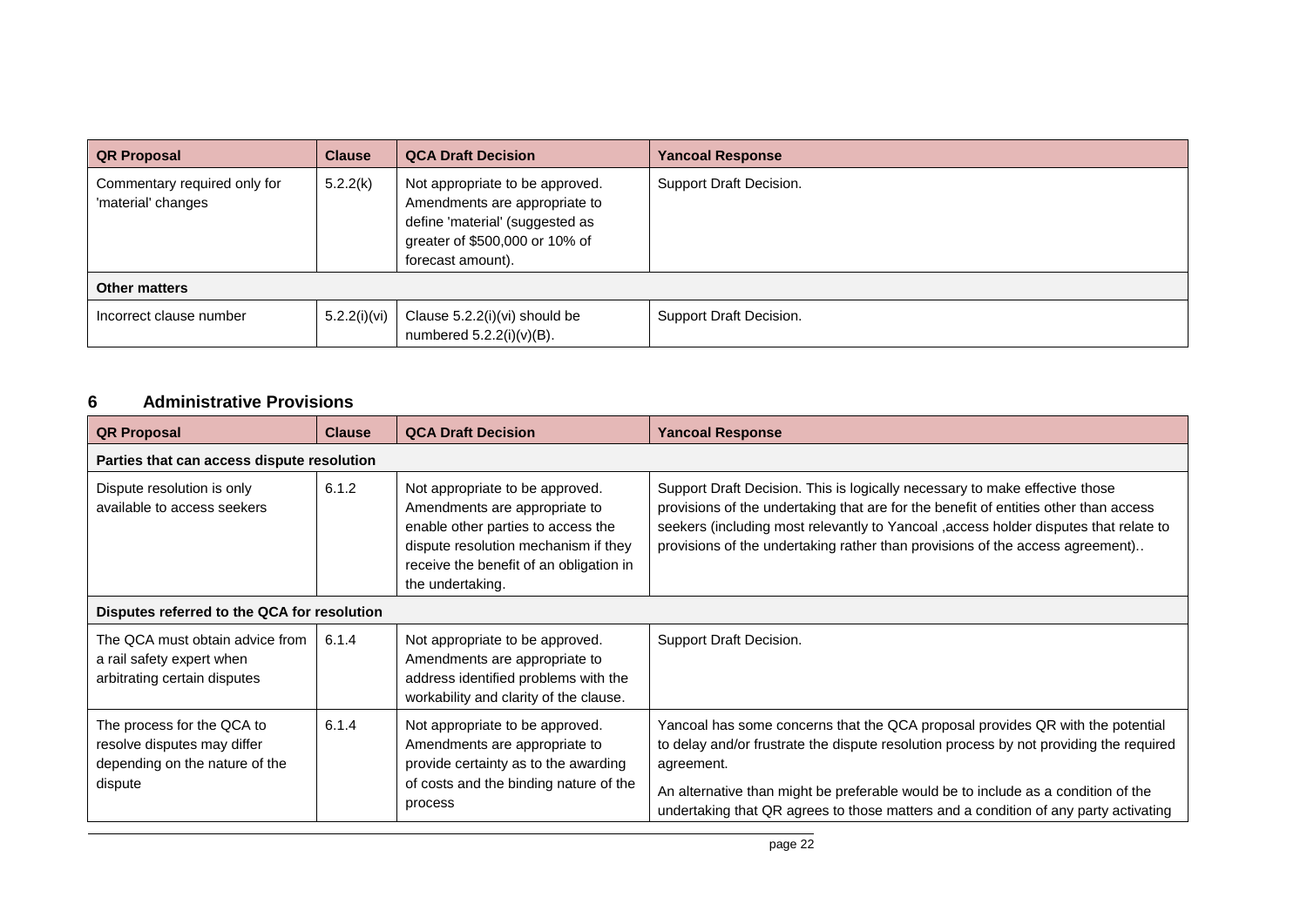| <b>QR Proposal</b>                                                                                                                          | <b>Clause</b> | <b>QCA Draft Decision</b>                                                                                                                                                                                                                                                                                                                                                                                                                                                                                           | <b>Yancoal Response</b>                                                     |
|---------------------------------------------------------------------------------------------------------------------------------------------|---------------|---------------------------------------------------------------------------------------------------------------------------------------------------------------------------------------------------------------------------------------------------------------------------------------------------------------------------------------------------------------------------------------------------------------------------------------------------------------------------------------------------------------------|-----------------------------------------------------------------------------|
|                                                                                                                                             |               |                                                                                                                                                                                                                                                                                                                                                                                                                                                                                                                     | dispute rights under the undertaking that they also agree to those matters. |
| <b>Other matters</b>                                                                                                                        |               |                                                                                                                                                                                                                                                                                                                                                                                                                                                                                                                     |                                                                             |
| Update the transitional provisions<br>so that references to 'the 2008<br>Undertaking' become 'AU1'                                          | 6.4           | Appropriate to be approved.                                                                                                                                                                                                                                                                                                                                                                                                                                                                                         | Support Draft Decision.                                                     |
| Remove a requirement for tariff<br>reports for the West Moreton<br>Network, which covers the period<br>before the undertaking<br>commences. |               | Appropriate to be approved if the<br>2020 DAU commences on 1 July<br>2020. If not, we consider it would be<br>appropriate to include a similar clause<br>to cl 6.4(f) of the 2016 undertaking,<br>updated for the 2020 undertaking. We<br>also consider that this requirement<br>should be extended to include reports<br>for other networks that are provided<br>for under cl 5.2.2(j). In our view, this<br>requirement reduces information<br>asymmetry in negotiating and<br>determining future access charges. | Support Draft Decision.                                                     |
| Cross-referencing errors                                                                                                                    |               | The following amendments are<br>appropriate:<br>• $cl 6.1.2(b)$ – correct the reference<br>to cl $1.0.1(a)$<br>• any further amendments that are<br>required to correct identified<br>typographical or cross-referencing<br>errors.                                                                                                                                                                                                                                                                                 | Support Draft Decision.                                                     |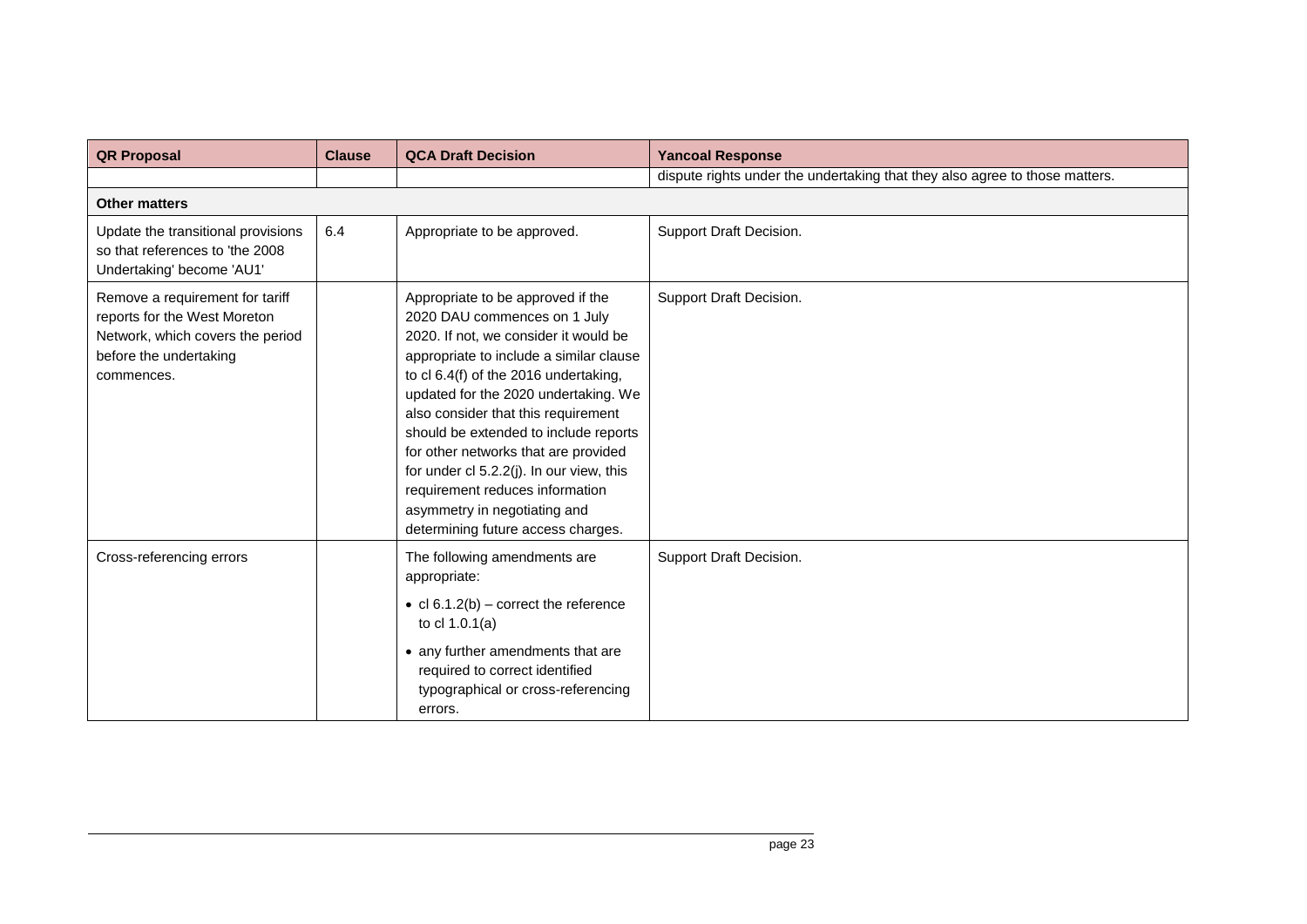# **Schedule 2**

# **Submissions on Standard Access Agreement Terms**

| <b>QR Proposal</b>                                                                                                                                                                           | <b>Clause</b>                                                       | <b>QCA Draft Decision</b>                                                                                                                                                                                        | <b>Yancoal Response</b>                                                                                                                                                                                                                                                                                         |  |  |  |
|----------------------------------------------------------------------------------------------------------------------------------------------------------------------------------------------|---------------------------------------------------------------------|------------------------------------------------------------------------------------------------------------------------------------------------------------------------------------------------------------------|-----------------------------------------------------------------------------------------------------------------------------------------------------------------------------------------------------------------------------------------------------------------------------------------------------------------|--|--|--|
|                                                                                                                                                                                              | Variations for productivity improvement and efficiency improvements |                                                                                                                                                                                                                  |                                                                                                                                                                                                                                                                                                                 |  |  |  |
| Access holders or train operators can seek a<br>variation to the access agreement to promote or<br>accommodate a demonstrable efficiency or<br>productivity improvement for the supply chain | 1.3                                                                 | Not appropriate to be approved. Amendments are appropriate to<br>remove the words 'for the supply chain'.                                                                                                        | Support the Draft Decision. QR should be<br>required to consider efficiency or<br>productivity improvements in relation to a<br>particular element of the supply chain<br>even if they do not immediately result in<br>the supply chain as a whole becoming<br>demonstratively more efficient or<br>productive. |  |  |  |
| Operational rights for train operators                                                                                                                                                       |                                                                     |                                                                                                                                                                                                                  |                                                                                                                                                                                                                                                                                                                 |  |  |  |
| There is a process for granting operational rights to<br>train operators and the nomination of subsequent<br>train operators                                                                 | 3                                                                   | May not be appropriate to approve the proposed drafting, given<br>our concerns about the clarity and workability of the clause, but<br>we invite further submissions from QR and stakeholders on this<br>matter. | Support the Draft Decision. While<br>Yancoal would be willing to accept QR's<br>drafting where the issues about<br>identifying the initial operator are<br>resolved, we agree with Aurizon Bulk that<br>the changes are not particularly<br>warranted.                                                          |  |  |  |
| Liability in relation to performance levels                                                                                                                                                  |                                                                     |                                                                                                                                                                                                                  |                                                                                                                                                                                                                                                                                                                 |  |  |  |
| Queensland Rail is not liable for failing to meet<br>performance levels, except as set out in agreed<br>performance levels                                                                   | 13.4(a)                                                             | Not appropriate to be approved. We accept the intent of this<br>clause, but consider that amendments are appropriate to clarify<br>the drafting.                                                                 | Until QR agrees to useful performance<br>levels and key performance indicators<br>forming part of the SAA, this type of<br>change is not appropriate.                                                                                                                                                           |  |  |  |
| <b>Security deposits</b>                                                                                                                                                                     |                                                                     |                                                                                                                                                                                                                  |                                                                                                                                                                                                                                                                                                                 |  |  |  |
| Access holders must, in appropriate cases and<br>having regard to the access holder's financial                                                                                              | 17.1<br>and                                                         | Not appropriate to be approved. Amendments are appropriate to<br>set the level of security as a maximum amount rather than a                                                                                     | Support the Draft Decision.                                                                                                                                                                                                                                                                                     |  |  |  |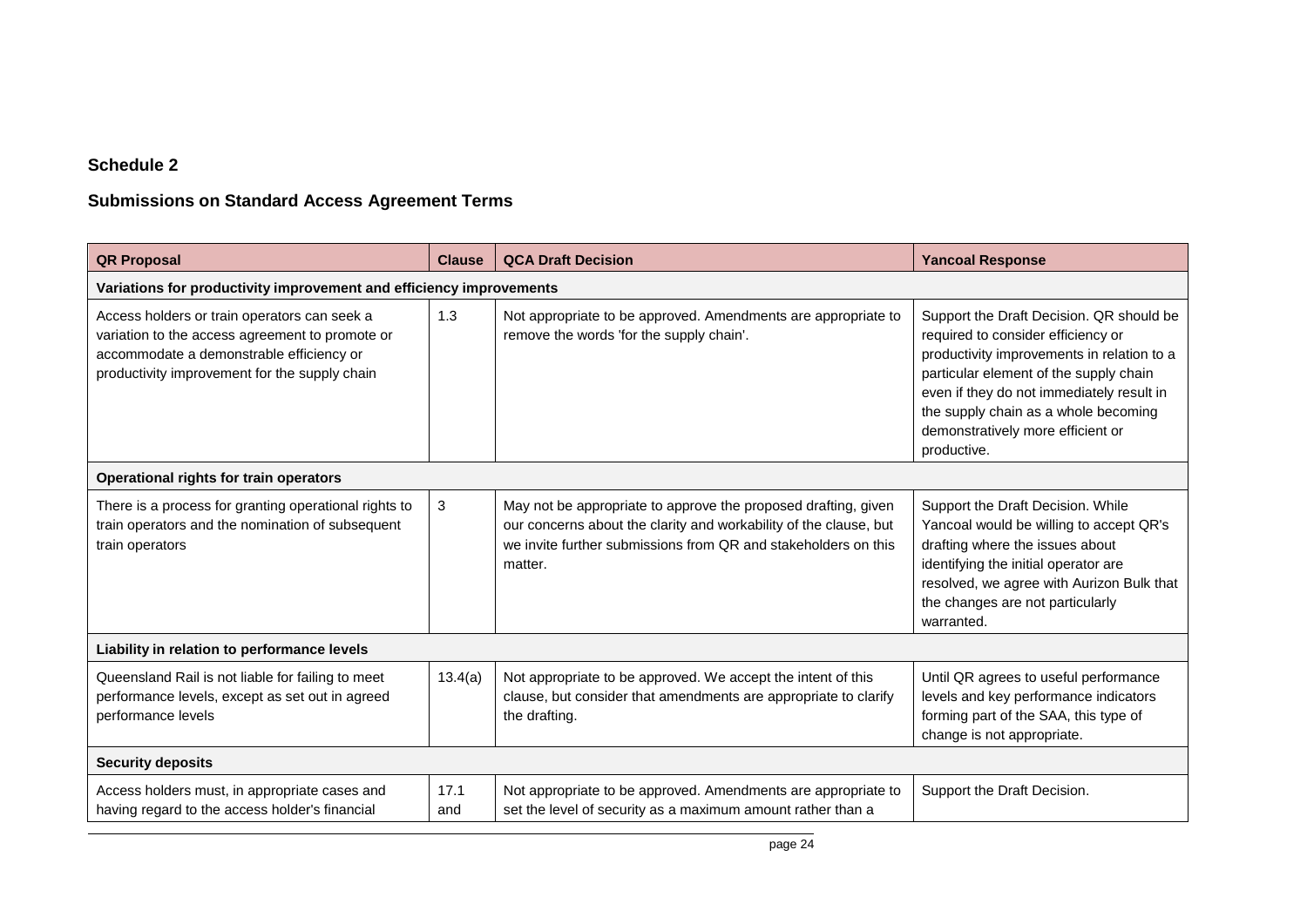| <b>QR Proposal</b>                                                                                                                                                                                                                  | <b>Clause</b> | <b>QCA Draft Decision</b>                                                                                                                                                                                                                                                                                                         | <b>Yancoal Response</b>                                                                                                                                                                                                                                                                                                                                                                        |
|-------------------------------------------------------------------------------------------------------------------------------------------------------------------------------------------------------------------------------------|---------------|-----------------------------------------------------------------------------------------------------------------------------------------------------------------------------------------------------------------------------------------------------------------------------------------------------------------------------------|------------------------------------------------------------------------------------------------------------------------------------------------------------------------------------------------------------------------------------------------------------------------------------------------------------------------------------------------------------------------------------------------|
| capability, provide a security deposit of at least six<br>months of access charges                                                                                                                                                  | sch. 1        | minimum amount, and to make future payment obligations under<br>the agreement a factor to be considered when determining the<br>security amount                                                                                                                                                                                   |                                                                                                                                                                                                                                                                                                                                                                                                |
| <b>Relinquishment fees</b>                                                                                                                                                                                                          |               |                                                                                                                                                                                                                                                                                                                                   |                                                                                                                                                                                                                                                                                                                                                                                                |
| Access holders must pay a fee for relinquishing their<br>access rights that is 80 per cent of the present value<br>of take-or-pay charges for the remainder of the<br>agreement (unless the contracting parties agree<br>otherwise) | 21.2(c)       | The overall proposal is not appropriate to be approved. QR's<br>proposal as it applies to reference tariff services is appropriate to<br>be approved. However, the proposal to prescribe relinquishment<br>fees for non-reference-tariff services is not appropriate to be<br>approved                                            | QR's position (and the recommendation<br>in the Draft Decision) do not represent a<br>change to the position on relinquishment<br>fees as they apply to the reference tariff<br>services utilised by Cameby Downs -<br>such that Yancoal does not have any<br>particular comments on this issue.                                                                                               |
| Requirements to negotiate or consult in good faith                                                                                                                                                                                  |               |                                                                                                                                                                                                                                                                                                                                   |                                                                                                                                                                                                                                                                                                                                                                                                |
| Various obligations to negotiate or consult in 'good<br>faith' in the current SAA no longer apply                                                                                                                                   | Various       | Not appropriate to be approved. Amendments are appropriate to<br>reinstate the requirements to negotiate or consult in good faith<br>that apply in the current SAA. We support QR's intentions to<br>negotiate with stakeholders on the development of a definition of<br>good faith.                                             | Support the Draft Decision. Good faith<br>has been given meaning by a number of<br>legal judgments concerning good faith<br>contractual obligations. To the extent<br>there is a degree of uncertainty involved<br>in that concept it does not make it<br>appropriate to simply remove the<br>requirement given the importance of the<br>issues in respect of which good faith is<br>required. |
| <b>Other terms</b>                                                                                                                                                                                                                  |               |                                                                                                                                                                                                                                                                                                                                   |                                                                                                                                                                                                                                                                                                                                                                                                |
| QR proposed to remove the references to<br>subsequent agreements contained in the current<br>SAA to clarify the drafting                                                                                                            | 4.1(c)(i)     | Appropriate to be approved, as it is a minor procedural change<br>relative to the current SAA.                                                                                                                                                                                                                                    | Support the Draft Decision.                                                                                                                                                                                                                                                                                                                                                                    |
| QR proposed an amendment to the current SAA to<br>clarify that each party to the agreement (including<br>the operator) provides the relevant representations<br>and warranties                                                      | 4.6(a)        | Not appropriate to be approved. An operator must provide<br>representations and warranties under cl. 23, so there is no need<br>to add an additional requirement in clause 4.6(a). Therefore, our<br>draft decision is that amendments are appropriate to reinstate<br>the drafting that applies in cl. 4.6(a) of the current SAA | Support the Draft Decision.                                                                                                                                                                                                                                                                                                                                                                    |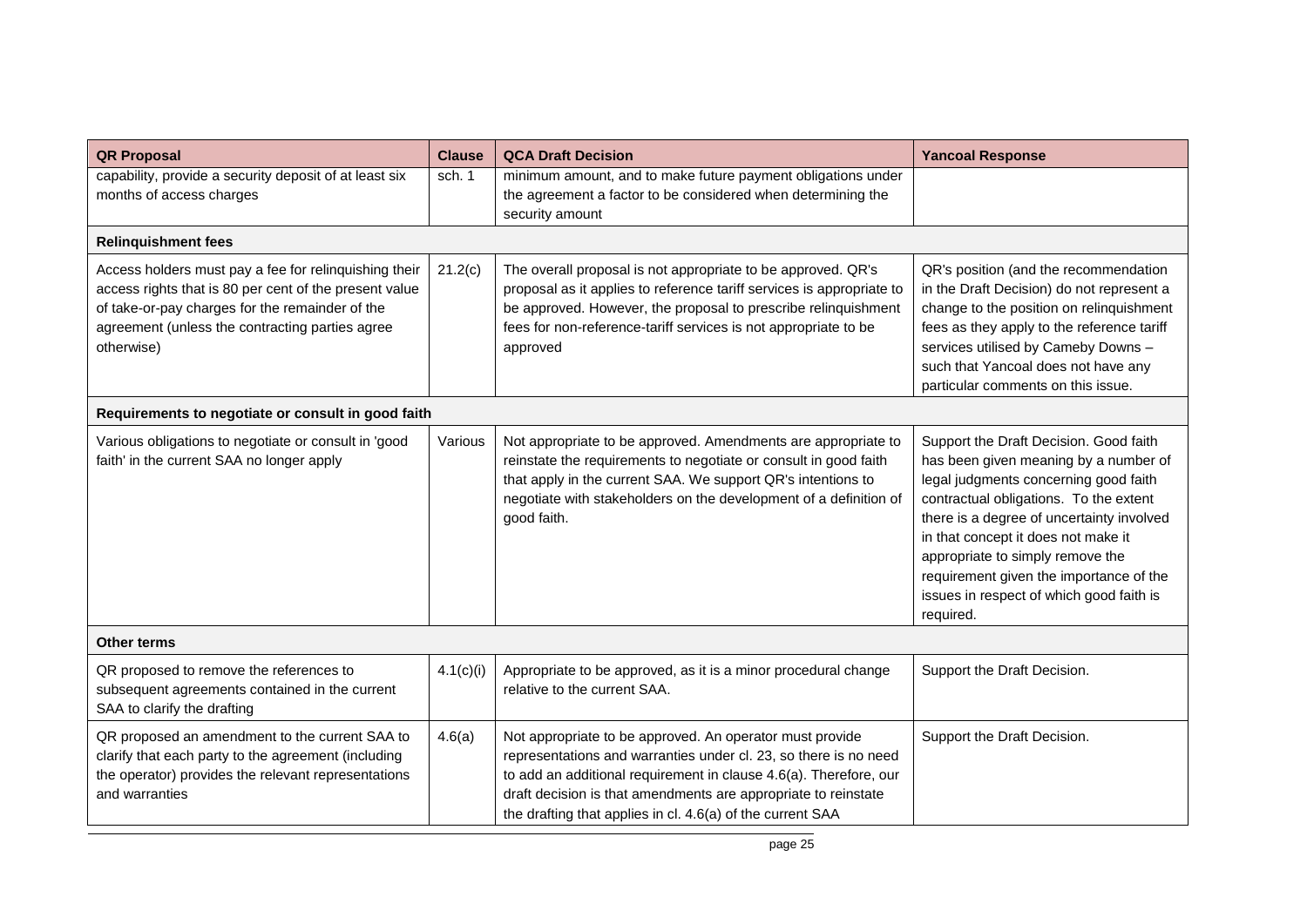| <b>QR Proposal</b>                                                                                                                                                                                                                                                                                                                                                                                                   | <b>Clause</b>     | <b>QCA Draft Decision</b>                                                                                                                                                                                                                                                                                                                                                                                                                                                                                      | <b>Yancoal Response</b>                                                                                                                                                                                                                                                                                                                                                                                                                                                                                                                                                                     |
|----------------------------------------------------------------------------------------------------------------------------------------------------------------------------------------------------------------------------------------------------------------------------------------------------------------------------------------------------------------------------------------------------------------------|-------------------|----------------------------------------------------------------------------------------------------------------------------------------------------------------------------------------------------------------------------------------------------------------------------------------------------------------------------------------------------------------------------------------------------------------------------------------------------------------------------------------------------------------|---------------------------------------------------------------------------------------------------------------------------------------------------------------------------------------------------------------------------------------------------------------------------------------------------------------------------------------------------------------------------------------------------------------------------------------------------------------------------------------------------------------------------------------------------------------------------------------------|
| QR proposed amendments to the current SAA to<br>reflect changes to rail safely legislation and clarify<br>that only relevant information is to be provided                                                                                                                                                                                                                                                           | 5                 | This proposal, which reflects changes to rail safety legislation, is<br>appropriate to be approved.                                                                                                                                                                                                                                                                                                                                                                                                            | Support the Draft Decision (and agree<br>with the assessment that the changes do<br>properly reflect the rail safety legislative<br>amendments)                                                                                                                                                                                                                                                                                                                                                                                                                                             |
| Pacific National argued that the 10 business days<br>timeframe for making payments, as proposed by<br>QR, should be extended to 45 days in line with rail<br>industry practice                                                                                                                                                                                                                                       | 6.2(a)            | QR's proposed payment timeframe is appropriate to be<br>approved. Pacific National has not justified its suggestion to<br>extend the timeframe to 45 days and we are not aware of<br>evidence to suggest that 10 business days is out of line with<br>industry practice. We also note that a 10 business day timeframe<br>applies in Aurizon Network's current SAA.                                                                                                                                            | Yancoal considers 10 business day<br>payment terms are not 'market' and that a<br>longer payment term period would be<br>appropriate, even if the QCA is not<br>minded to extend the timeframe by as<br>much as Pacific National has sought.                                                                                                                                                                                                                                                                                                                                                |
| Under QR's proposal, the parties are not required to<br>provide notification of actual or likely failures of the<br>access agreement. These requirements are in the<br>current SAA, but QR said the requirements were<br>inappropriate and not customary in commercial<br>contracts.                                                                                                                                 | 7.3(f),<br>8.4(d) | QR's proposal is not appropriate to be approved because it<br>prevents the parties from preparing for likely breaches or<br>mitigating the effects of actual breaches. It does not<br>appropriately balance the interests of QR, access holders and<br>train operators. QR should amend the clauses to reflect the<br>requirements in the current SAA, except that notification should<br>only be required for material breaches or likely breaches<br>(otherwise the obligation is likely to be too onerous). | Support Draft Decision. Yancoal agrees<br>with the QCA's reasoning, that<br>notification of actual or likely failures is a<br>clear benefit, and appropriate to retain,<br>given it provides the counterparty an<br>opportunity to mitigate the losses or other<br>effects that would otherwise result.<br>Particularly for coal producers, it may be<br>possible to take steps elsewhere in the<br>logistics chain to adapt to such events<br>given sufficient forewarning. Yancoal is<br>willing to support the requirement to be<br>confined to material breaches or likely<br>breaches. |
| Aurizon Bulk considered that additional train<br>services and ad hoc train services were similar and<br>should be consolidated under one request for extra<br>train services that counts towards an access<br>holder's take or pay obligations.<br>In response to Aurizon Bulk's submission, QR<br>argued that the two services are different and that it<br>did not support the consolidation of the definitions or | 8                 | QR only prescribes take-or-pay provisions for reference tariff<br>services. QR's proposal of allow additional services but not ad<br>hoc services, to offset an access holder's take-or-pay liability is<br>appropriate to be approved.<br>As noted by QR, there are differences between ad hoc and<br>additional services (as those terms are defined in the SAA). An<br>additional services is the same type of service as the contracted<br>service, but an ad hoc service different from the contracted    | Yancoal is willing to accept the Draft<br>Decision (noting that, at least for Cameby<br>Downs, there is no real potential to utilise<br>a different or ad hoc service).                                                                                                                                                                                                                                                                                                                                                                                                                     |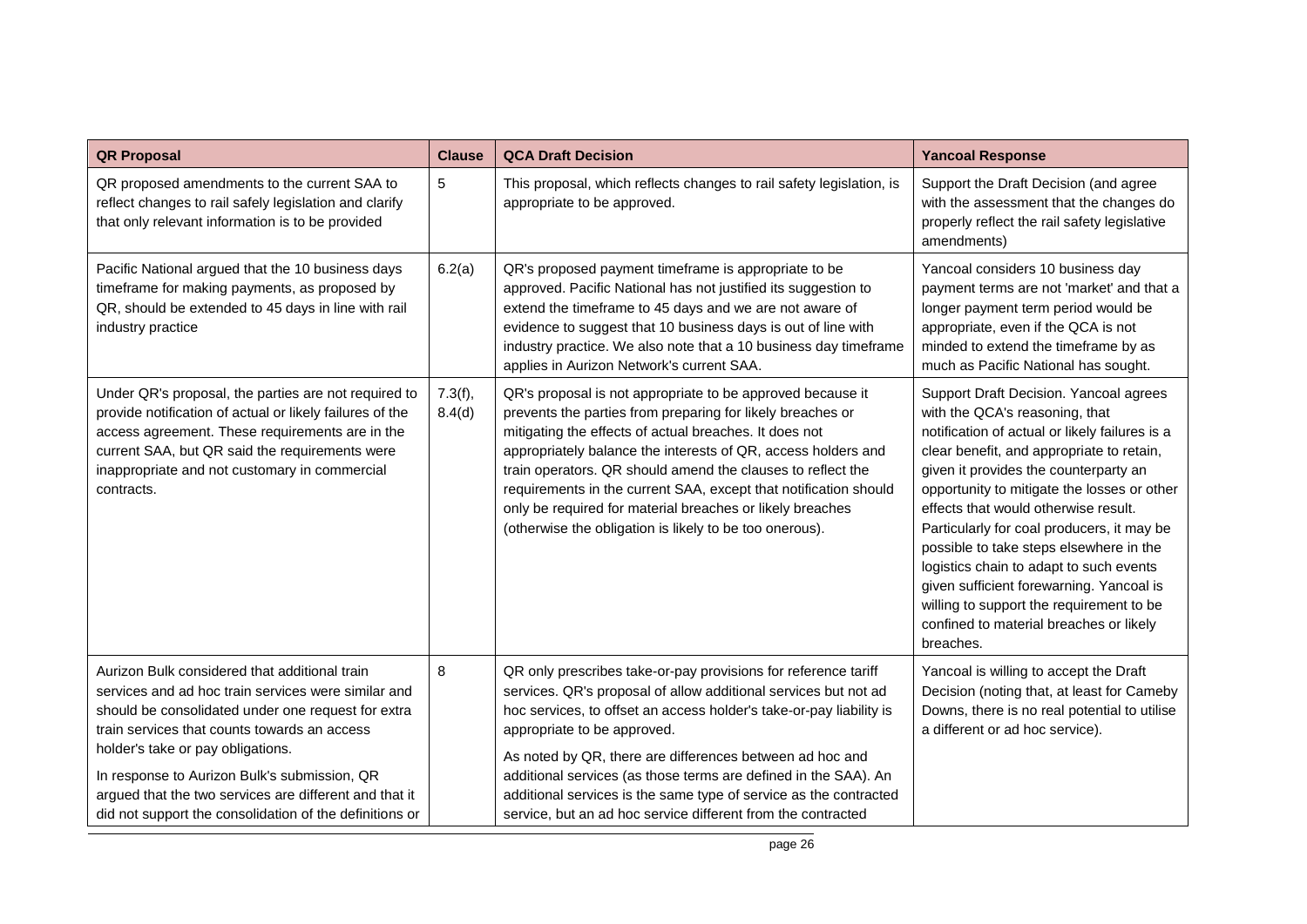| <b>QR Proposal</b>                                                                                                                                                                                                                                                            | <b>Clause</b>                                     | <b>QCA Draft Decision</b>                                                                                                                                                                                                                                                                                                                                                                                                                                                                                                                     | <b>Yancoal Response</b>                                                                                                                     |
|-------------------------------------------------------------------------------------------------------------------------------------------------------------------------------------------------------------------------------------------------------------------------------|---------------------------------------------------|-----------------------------------------------------------------------------------------------------------------------------------------------------------------------------------------------------------------------------------------------------------------------------------------------------------------------------------------------------------------------------------------------------------------------------------------------------------------------------------------------------------------------------------------------|---------------------------------------------------------------------------------------------------------------------------------------------|
| consider there was a case for ad hoc services to be<br>offset against take-or-pay obligations.                                                                                                                                                                                |                                                   | service (for example, it could be a service with a different origin<br>and destination).                                                                                                                                                                                                                                                                                                                                                                                                                                                      |                                                                                                                                             |
|                                                                                                                                                                                                                                                                               |                                                   | Under the take-or-pay provisions, the access holder agrees to<br>pay for the paths it has contracted, whether or not those paths<br>are used. We do not consider it appropriate to use revenue from<br>different types of services (i.e. ad hoc services) to reduce an<br>access holder's take or pay liability.                                                                                                                                                                                                                              |                                                                                                                                             |
|                                                                                                                                                                                                                                                                               |                                                   | Our draft decision to approve QR's proposal appropriately<br>balances the interests of QR and access holders.                                                                                                                                                                                                                                                                                                                                                                                                                                 |                                                                                                                                             |
| Aurizon Bulk submitted that amendments were<br>appropriate to ensure QR provides additional and<br>ad hoc train services wherever available and<br>evidence to support any rejection of the request                                                                           | 8                                                 | QR's proposed is appropriate to be approved. We do not<br>consider that Aurizon Bulk's suggested amendments are<br>appropriate. We consider QR has an incentive to provide<br>additional and ad hoc services to increase its revenue and note<br>Aurizon Bulk's comment that QR has been accommodating and<br>reasonable in practice.                                                                                                                                                                                                         | Yancoal is willing to accept the Draft<br>Decision.                                                                                         |
| Pacific National submitted that QR should only be<br>allowed to recover 'reasonable' costs and expenses                                                                                                                                                                       | $8.4(c)$ ,<br>$10.2(c)$ ,<br>$10.7(a)$ ,<br>11(c) | QR's proposal is not appropriate to be approved. In relation to cl<br>8.4(c), 10.2(c) and 11(c), it is appropriate to include the caveat<br>proposed by Pacific National to balance the interests of the<br>contracting parties. QR should be able to recover reasonable<br>costs, while access holder should not be liable for costs that are<br>excessive. However, we do not consider it is appropriate to add<br>this caveat to cl 10.7(a), because there are sufficient protections<br>within the clause requiring QR to act reasonably. | Support the Draft Decision. Yancoal<br>agrees with the QCA that this provides an<br>appropriate balance between the<br>contracting parties. |
| QR proposed to clarify that changes to the interface<br>risk management plan (IRMP) could be made by<br>exchanging written notices. QR considered the<br>amendment would remove an unnecessary<br>administrative burden and enable safety issues to<br>be dealt with quickly. | 9.2(d)                                            | QR's proposal is not appropriate to be approved. We accept the<br>intent of QR's proposal to simplify the process of changing the<br>IRMP and consider that the rights of the contracting parties are<br>not affected. However, amendments to cl 9.2(d) are appropriate<br>to clarify the drafting in a manner similar to the following: '(d) For<br>administrative ease, the IRMP may be amended by way of<br>written communication between the duly authorised<br>representatives of the Parties.                                           | Support the Draft Decision. Yancoal has<br>no issue with QR's intention, but prefers<br>the QCA's proposed clarification.                   |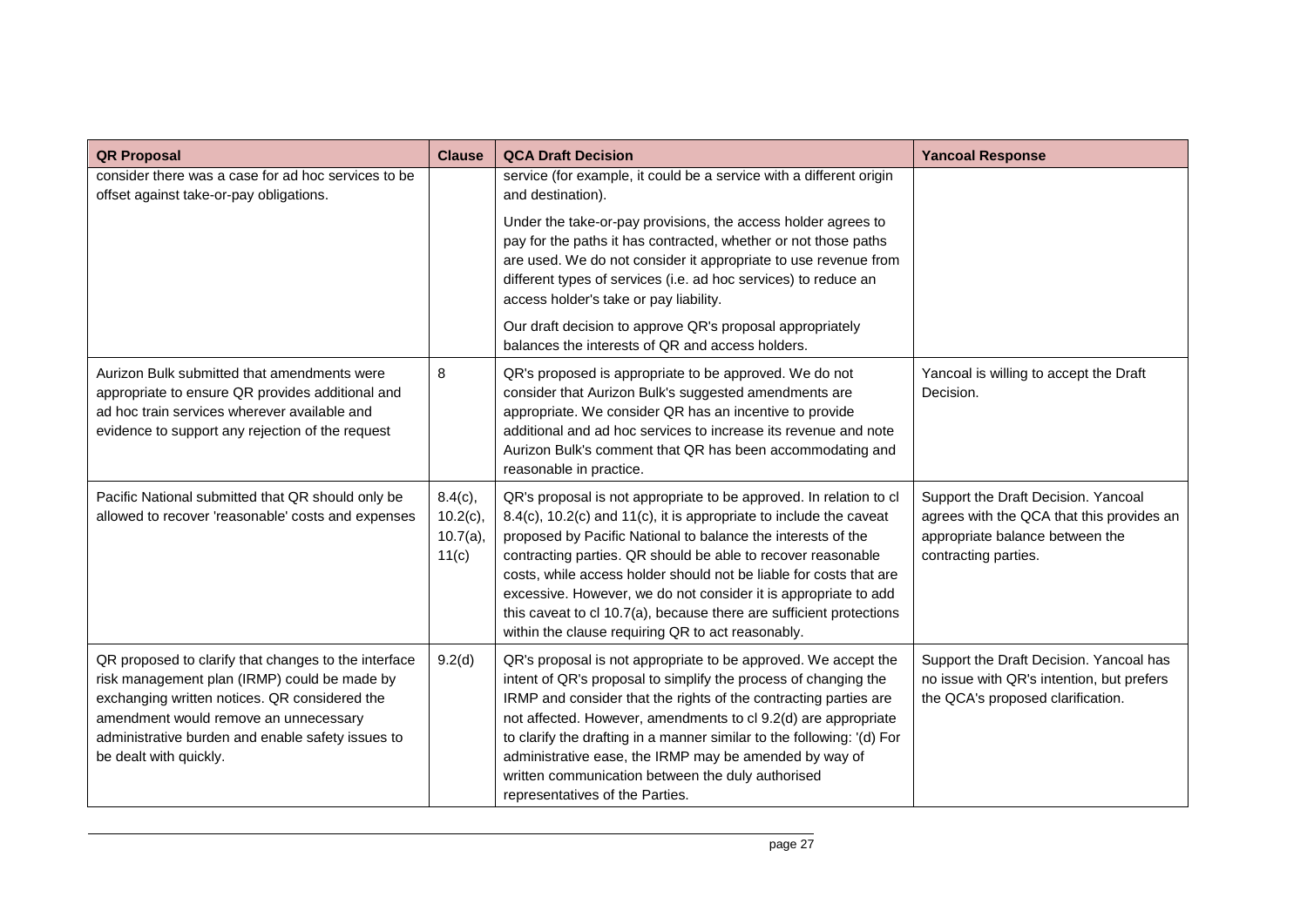| <b>QR Proposal</b>                                                                                                                                                                                            | <b>Clause</b>                  | <b>QCA Draft Decision</b>                                                                                                                                                                                                                                                                                                                                                                                                                                                                                              | <b>Yancoal Response</b>                                                                                                                                                                                                                                                    |
|---------------------------------------------------------------------------------------------------------------------------------------------------------------------------------------------------------------|--------------------------------|------------------------------------------------------------------------------------------------------------------------------------------------------------------------------------------------------------------------------------------------------------------------------------------------------------------------------------------------------------------------------------------------------------------------------------------------------------------------------------------------------------------------|----------------------------------------------------------------------------------------------------------------------------------------------------------------------------------------------------------------------------------------------------------------------------|
| QR proposed a number of amendments to the<br>current SAA to reflect changes to rail safety<br>legislation and the establishment of the Office of the<br>National Rail Safety Regulator                        | 9.3,<br>9.10,<br>10.1,<br>28.1 | QR's proposal is not appropriate to be approved. We have<br>reviewed QR's proposal and consider the following amendments<br>are appropriate:<br>The definition of 'RNSL' needs to be amended to reflect that<br>$\bullet$<br>the Queensland and South Australian laws are separate<br>acts and to refer to the South Australian National Law<br>The removal of the definition of 'Railway Operator' requires<br>$\bullet$<br>consequential amendments to Schedule 2 where the term<br>'Railway Operator' is still used | Support the Draft Decision. Yancoal<br>support's QR's intentions, but agrees with<br>the technical amendments proposed by<br>QR.                                                                                                                                           |
| Pacific National submitted that amendments should<br>be made to this clause to only enable QR to do<br>anything it considers 'reasonably' necessary                                                           | 10.2(c)                        | QR's proposal is not appropriate to be approved. It is appropriate<br>for QR to amend cl 10.2(c) as suggested by Pacific National.<br>Including this caveat is appropriate to guide the actions taken by<br>QR and strikes a reasonable balance between the interests of<br>the contracting parties                                                                                                                                                                                                                    | Support the Draft Decision. Yancoal<br>agrees this amendment makes the<br>provision more balanced.                                                                                                                                                                         |
| Pacific National argued that the ability to use<br>dispute resolution for disputes about the noise<br>mitigation requirements should be made explicit                                                         | 10.7                           | While the general dispute resolution mechanism in cl 19 would<br>apply to disputes in relation to this clause, we do not consider<br>that QR's proposal is appropriate to be approved because it may<br>result in disputes being referred to a court, even though disputes<br>of this nature would be more appropriately dealt with by an<br>expert. QR should include an additional provision to provide that<br>disputes in relation to cl 10.7 are directly referred to an expert for<br>resolution under cl 19.3   | Support the Draft Decision. Clarity<br>around this point is important for West<br>Moreton services which operate through<br>the Metropolitan system (where noise<br>mitigation is a more important issue than<br>it might be on some other components of<br>QR's network). |
| Pacific National argued that the clause should be<br>clarified to specify that QR is not indemnified in the<br>event that it is negligent. Pacific National also<br>suggested removing cl 12.2(c) and 12.2(d) | 12.2                           | QR's proposal is not appropriate to be approved. This clause<br>applies where the operator's customer is not a party to the SAA<br>and is intended to apply the same limitations on the potential<br>liability of QR as those that apply under cl 13 to the operator's<br>customer. QR's potential liability for negligence is considered in<br>cl 13.                                                                                                                                                                 | <b>Support Draft Decision</b>                                                                                                                                                                                                                                              |
|                                                                                                                                                                                                               |                                | Pacific National has not provided any reasons for deleting cl<br>12.2(c) and (d) and these clauses are consistent with the intent<br>of $cls 12.2(a)$ and $(b)$                                                                                                                                                                                                                                                                                                                                                        |                                                                                                                                                                                                                                                                            |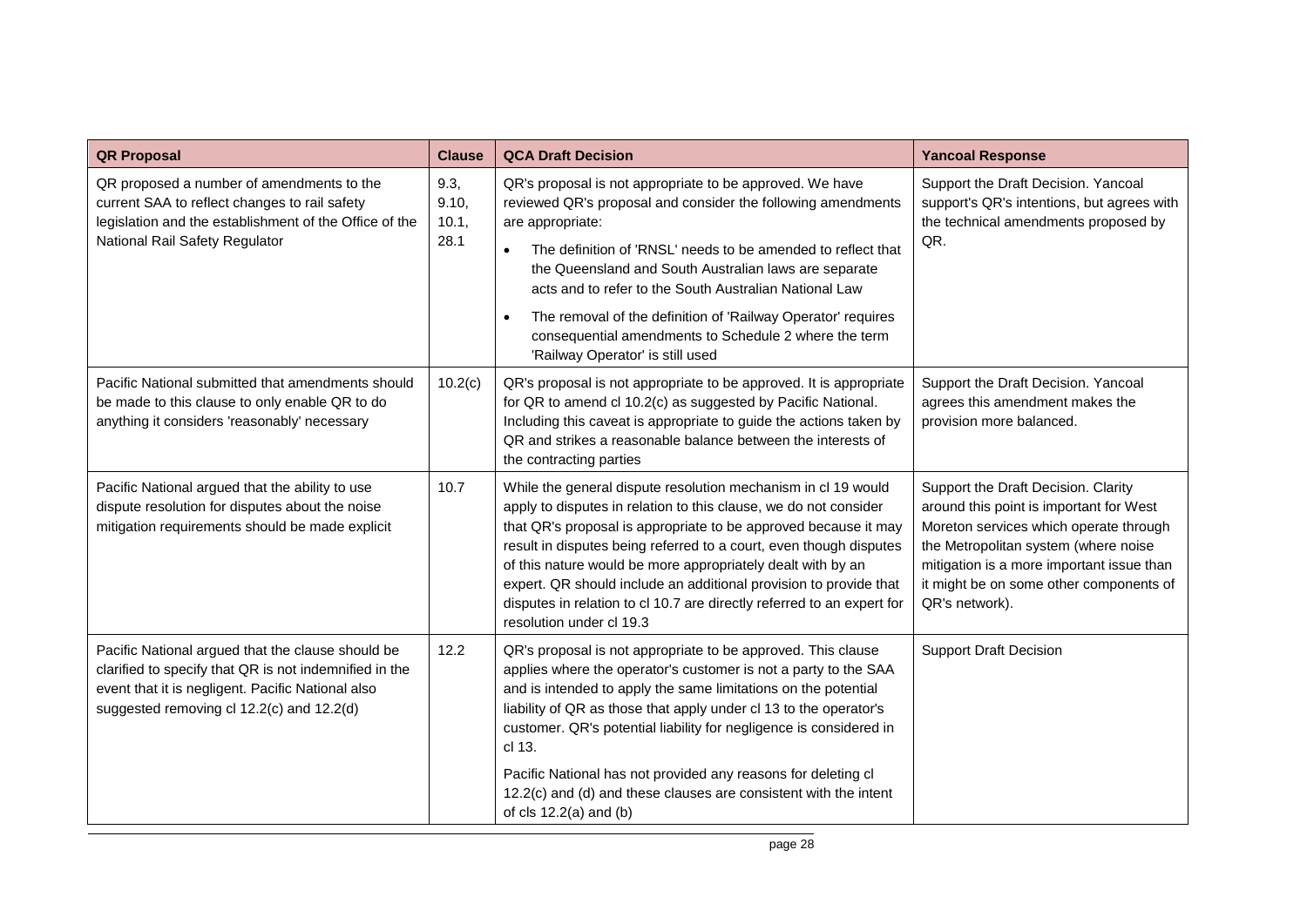| <b>QR Proposal</b>                                                                                                                                                                                                                                                                                                                                                                  | <b>Clause</b> | <b>QCA Draft Decision</b>                                                                                                                                                                                                                                                                                                                                                                                                                                                                                                                       | <b>Yancoal Response</b>                                                                                                   |
|-------------------------------------------------------------------------------------------------------------------------------------------------------------------------------------------------------------------------------------------------------------------------------------------------------------------------------------------------------------------------------------|---------------|-------------------------------------------------------------------------------------------------------------------------------------------------------------------------------------------------------------------------------------------------------------------------------------------------------------------------------------------------------------------------------------------------------------------------------------------------------------------------------------------------------------------------------------------------|---------------------------------------------------------------------------------------------------------------------------|
| QR proposed to amend the current SAA by<br>including cl 15.1 to clarify that cls $15.2(c)$ , $15.3(c)$ ,<br>15.4(a) and 15.5(a) are subject to relevant<br>legislation and regulations regarding the<br>enforcement of contractual provisions relating to<br>insolvency events. QR advised that these changes<br>are necessary to address the ipso facto legislative<br>amendments. | 15            | QR's proposal is appropriate to be approved given the<br>introduction of the new ipso facto regime. While QR advised that<br>consequential amendments should be made to cl 17.2, which<br>deals with QR's recourse to security, it did not appear to submit<br>any proposed amendments. We will consider proposals in<br>relation to further amendments in response to the draft decision.                                                                                                                                                      | Support the Draft Decision (and agree<br>that the changes are appropriate in the<br>context of the new ipso facto regime) |
| Pacific National considered the clause should be<br>amended to protect the operator from QR<br>terminating the agreement, if the operator is not<br>liable for a failure under the agreement. Pacific<br>National proposed similar wording to cl 15.4(c)                                                                                                                            | 15.2(a)       | QR's proposed cls 15.2(a) and 15.3(a) are not appropriate to be<br>approved. It is appropriate for QR to amend cls 15.2(a) and<br>15.3(a) to reflect the wording in cl 15.4(c). Providing reciprocal<br>rights in relation to the ability to terminate an agreement<br>appropriately balances the interests of QR, access seekers,<br>access holders and train operators                                                                                                                                                                        | <b>Support Draft Decision</b>                                                                                             |
| Pacific National argued that the operator should be<br>able to terminate the agreement if QR fails to<br>comply with safety related obligations in the<br>agreement (consistent with QR's rights in cl. 15.2)                                                                                                                                                                       | 15.4          | QR's proposal is appropriate to be approved. We do not<br>consider that the amendments proposed by Pacific National are<br>necessary, noting that the operator's rights under cl 15.4(c) are<br>likely to address Pacific National's concern.                                                                                                                                                                                                                                                                                                   | Yancoal is willing to support the Draft<br>Decision                                                                       |
| Pacific National argues that the clause appears to<br>be incorrectly drafted because insurance claims<br>paid are for liability to QR, not necessarily damage<br>to the network.                                                                                                                                                                                                    | 16.9          | QR's proposal is appropriate to be approved. We do not<br>consider that cl 16.9 implies that all claims are paid in respect of<br>damage to the network. Clause 16.9                                                                                                                                                                                                                                                                                                                                                                            | Support the Draft Decision (and consider<br>the QCA's assessment of the clause is<br>correct).                            |
| Pacific National argued that access holders should<br>not be required to pay higher costs if there is a<br>change in taxes, law or credit. This is an example of<br>QR attempting to shift risk on to its customers who<br>are not better placed to manage the risk.                                                                                                                | 18.2          | QR's proposal, which only applies to non-reference-tariff<br>services, is appropriate to be approved. The clause<br>appropriately addresses how adjustments to access charges are<br>to be made when there is a change in costs due to the<br>occurrence of certain events that are outside QR's control.<br>Relevantly, it provides for adjustments that reflect cost<br>decreases, as well as cost increases. While we consider the<br>proposed clause is an appropriate default contract provision, the<br>parties may negotiate variations. | As Yancoal only utilises reference tariff<br>services it has not commented on this<br>issue                               |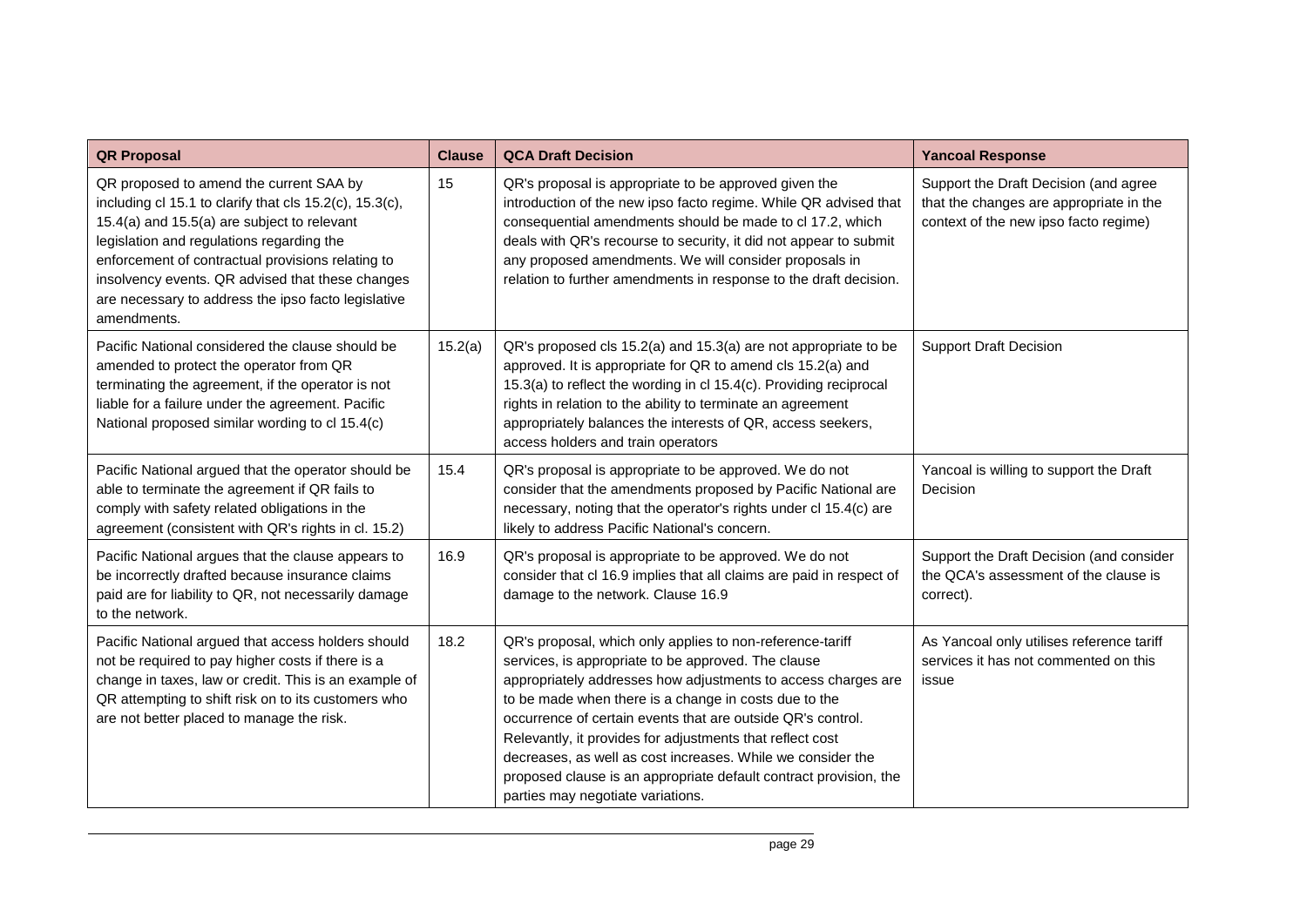| <b>QR Proposal</b>                                                                                                                                                                                                                                                                         | <b>Clause</b> | <b>QCA Draft Decision</b>                                                                                                                                                                                                                                                                                                                                                                                                                                                                                                                                                                                                                                                                                                                                                                                                                                                                                                                                                                                                                                                                                                                                           | <b>Yancoal Response</b>                                                                                                                                                                                                                                                                                                                                                                |
|--------------------------------------------------------------------------------------------------------------------------------------------------------------------------------------------------------------------------------------------------------------------------------------------|---------------|---------------------------------------------------------------------------------------------------------------------------------------------------------------------------------------------------------------------------------------------------------------------------------------------------------------------------------------------------------------------------------------------------------------------------------------------------------------------------------------------------------------------------------------------------------------------------------------------------------------------------------------------------------------------------------------------------------------------------------------------------------------------------------------------------------------------------------------------------------------------------------------------------------------------------------------------------------------------------------------------------------------------------------------------------------------------------------------------------------------------------------------------------------------------|----------------------------------------------------------------------------------------------------------------------------------------------------------------------------------------------------------------------------------------------------------------------------------------------------------------------------------------------------------------------------------------|
|                                                                                                                                                                                                                                                                                            |               | Our draft decision appropriately balances QR's legitimate<br>business interests with the interest of access seekers and<br>access holders.                                                                                                                                                                                                                                                                                                                                                                                                                                                                                                                                                                                                                                                                                                                                                                                                                                                                                                                                                                                                                          |                                                                                                                                                                                                                                                                                                                                                                                        |
| QR proposed to remove this clause, which was<br>included in the current SAA, to reflect the<br>commencement of the Rail Safety National Law<br>(Queensland) and the establishment of the Office of<br>the National Rail Safety Regulator, which has no<br>jurisdiction to resolve disputes | 19.4          | QR's proposal is not appropriate to be approved having regard<br>to the s 138(2) factors. While the changes to the safety laws<br>mean that the national regulator has no jurisdiction to resolve<br>disputes under the national law, QR should amend its proposal<br>so that disputes relating to safety issues are to be referred to an<br>expert for resolution under cl 19.3. We expect that safety-related<br>disputes would be more appropriately dealt with by an expert<br>than a court.                                                                                                                                                                                                                                                                                                                                                                                                                                                                                                                                                                                                                                                                    | Support the Draft Decision. Yancoal<br>agrees that safety matters are more<br>appropriately dealt with by experts - both<br>due to the likely benefits of the<br>specialised knowledge of a safety expert<br>in resolving such disputes, and due to<br>being likely to provide an opportunity for<br>quicker resolution than would occur<br>where the dispute was referred to a court. |
| QR's proposed dispute resolution mechanism<br>requires the parties to agree to refer a dispute to an<br>expert, unless the SAA explicitly requires a dispute<br>to be referred to an expert                                                                                                | Various       | Elsewhere in this chapter, we have identified disputes that may<br>be more appropriately considered by an expert rather than being<br>referred directly to a court (for example disputes in relation to<br>noise mitigation requirements any performance levels). There<br>may be other instances where disputes would be more<br>appropriately, and also potentially more efficiently, dealt with by<br>a relevant expert (such as disputes that relate to technical<br>matters). Under the proposed drafting, these types of disputes<br>would be referred to a court if the parties could not agree on<br>expert review (unless the relevant clause specifically calls for<br>expert review).<br>We consider that such an approach may more appropriately<br>balance the interests of QR, access holders, train operators and<br>customers. However, we welcome comments from stakeholders<br>in relation to these matters and particularly as to specific<br>circumstances where disputes may be better referred directly to<br>an expert. Relevant clauses for further consideration by<br>stakeholders may include cls 8.8, 8.9, 8.10, 9.2, 9.6-9.8, 10.1, 11 | Support the QCA's suggestion that noise<br>mitigation and safety disputes are better<br>handled by an expert. All operational<br>disputes are likely to be better<br>determined by an expert.                                                                                                                                                                                          |
| Pacific National argues that QR should reimburse<br>train operators for take-or-pay charges incurred on                                                                                                                                                                                    |               | In the absence of a reference tariff applying on the North Coast<br>line and given the limited and specific circumstances to which                                                                                                                                                                                                                                                                                                                                                                                                                                                                                                                                                                                                                                                                                                                                                                                                                                                                                                                                                                                                                                  | As Yancoal does not utilise those<br>sections of rail it has not commented on                                                                                                                                                                                                                                                                                                          |